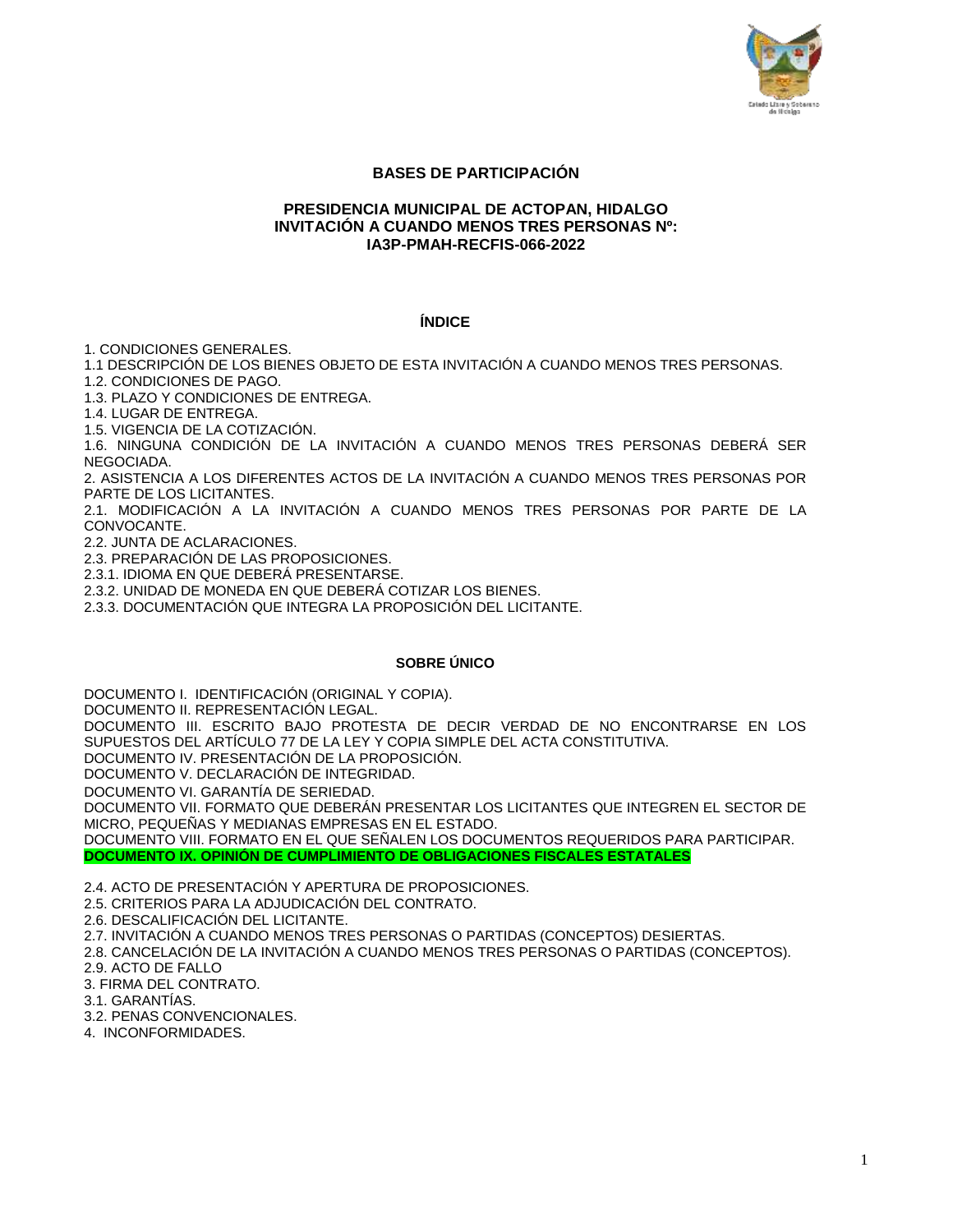

# **BASES DE PARTICIPACIÓN**

## **PRESIDENCIA MUNICIPAL DE ACTOPAN, HIDALGO INVITACIÓN A CUANDO MENOS TRES PERSONAS Nº: IA3P-PMAH-RECFIS-066-2022**

## **LA PRESENTE INVITACIÓN A CUANDO MENOS TRES PERSONAS SERÁ PRESENCIAL**

### **1. CONDICIONES GENERALES**

EN CUMPLIMIENTO A LAS DISPOSICIONES QUE ESTABLECE LA CONSTITUCIÓN POLÍTICA DEL ESTADO DE HIDALGO EN SU ARTÍCULO 108 Y LA LEY DE ADQUISICIONES, ARRENDAMIENTOS Y SERVICIOS DEL SECTOR PÚBLICO DEL ESTADO DE HIDALGO, EN SUS ARTÍCULOS 40, 58 Y 59, SU REGLAMENTO Y DEMÁS CORRELATIVOS, CONVOCA A LAS PERSONAS FÍSICAS Y MORALES CON CAPACIDAD TÉCNICA Y ECONÓMICA QUE DESEEN PARTICIPAR EN LA INVITACIÓN A CUANDO MENOS TRES PERSONAS **NO. IA3P-PMAH-RECFIS-066-2022** PARA LA ADQUISICIÓN DE **OTROS MATERIALES Y ARTÍCULOS DE CONSTRUCCIÓN Y REPARACIÓN (PINTURA PARA POSTES METÁLICOS EN LUMINARIAS Y EN POSTES DE CONCRETO EN CABECERA MUNICIPAL)**, CON DISPONIBILIDAD PRESUPUESTARIA AUTORIZADA MEDIANTE OFICIO DE AUTORIZACIÓN NO. **PMAAH-A-RECFIS/GO-2022-003-001**, EMITIDO POR **LA TESORERÍA MUNICIPAL** DEL EJERCICIO FISCAL **2022**, CONFORME A LAS PRESENTES BASES DE PARTICIPACIÓN.

EN MATERIA DE ADQUISICIONES, ARRENDAMIENTOS Y SERVICIOS, LOS CONVOCANTES, PARA EL DESARROLLO DE SUS PROCEDIMIENTOS POR INVITACIÓN A CUANDO MENOS TRES PERSONAS Y LICITACIONES PÚBLICAS, DEBERÁN ENVIAR A LA DIRECCIÓN GENERAL DE PADRONES Y PROCEDIMIENTOS DE CONTRATACIÓN O AL COMITÉ DE ADQUISICIONES, ARRENDAMIENTOS Y SERVICIOS DEL SECTOR PÚBLICO DEL PODER EJECUTIVO DEL ESTADO DE HIDALGO EN EL CASO DE NO CONTAR CON SU COMITÉ DEBIDAMENTE ESTABLECIDO, LAS CONVOCATORIAS Y BASES DE MANERA PREVIA AL INICIO DE DICHOS PROCEDIMIENTOS DE CONTRATACIÓN, CON LOS DOCUMENTOS DE APOYO NECESARIOS PARA SU REVISIÓN Y EN LOS MEDIOS QUE PARA TAL FIN LA PROPIA CONTRALORÍA SEÑALE. CON FUNDAMENTO EN LA PUBLICACIÓN DE LAS NORMAS DE APLICACIÓN PUBLICADAS EN EL PERIÓDICO OFICIAL DEL ESTADO DE HIDALGO DE FECHA 27 DE MAYO DEL 2019

### **1.1 DESCRIPCIÓN DE LOS BIENES OBJETO DE ESTA INVITACIÓN A CUANDO MENOS TRES PERSONAS.**

LOS BIENES OBJETO DE ESTA INVITACIÓN A CUANDO MENOS TRES PERSONAS SE DESCRIBEN EN EL ANEXO Nº1 DE ESTAS BASES, LAS CUALES CONFORMAN UN TOTAL DE **10** PARTIDAS.

### **1.2. CONDICIONES DE PAGO**

EL PAGO TOTAL SE EFECTUARÁ A MAS TARDAR A LOS **30** DÍAS HÁBILES DESPUÉS DE LA ENTREGA TOTAL DE LOS BIENES Y A SATISFACCIÓN DE EL MUNICIPIO DE ACTOPAN. LOS PRECIOS PERMANECERÁN FIJOS Y NO HABRÁ ESCALATORIA ALGUNA.

### **1.2. PLAZO Y CONDICIONES DE ENTREGA O DE LA PRESTACIÓN DEL SERVICIO.**

EL PLAZO DE ENTREGA SERÁ DE **02** DÍAS HÁBILES, CONTADOS A PARTIR DE LA FIRMA DEL CONTRATO (ORDEN DE COMPRA) CORRESPONDIENTE.

LOS GASTOS POR CONCEPTO DE FLETES, SEGUROS, MANIOBRAS DE CARGA Y DESCARGA ETC., DEBERÁN ESTAR CONSIDERADOS EN EL PRECIO UNITARIO DE LOS BIENES. EL PROVEEDOR EFECTUARÁ EL TRASLADO DEL BIEN POR SU EXCLUSIVA CUENTA, BAJO SU RESPONSABILIDAD DEL DAÑO QUE PUEDA SUFRIR EL MISMO DURANTE EL TRASLADO.

### **1.4. LUGAR DE ENTREGA O DE LA PRESTACIÓN DEL SERVICIO**

**SE HARÁ EN EL ALMACÉN DE LA PRESIDENCIA MUNICIPAL DE ACTOPAN, HIDALGO,** EN HORARIO DE **09:00 A 15:00** HRS. DE LUNES A VIERNES.

## **1.5. VIGENCIA DE LA COTIZACIÓN.**

LA VIGENCIA DE LA COTIZACIÓN ES COMO MÍNIMO DE 15 DÍAS HÁBILES. LOS LICITANTES DEBERÁN APEGARSE ESTRICTAMENTE A LAS CONDICIONES ESTABLECIDAS EN LOS PUNTOS 1.2, 1.3, 1.4 Y 1.5.

### **1.6. NINGUNA CONDICIÓN DE LA INVITACIÓN A CUANDO MENOS TRES PERSONAS DEBERÁ SER NEGOCIADA.**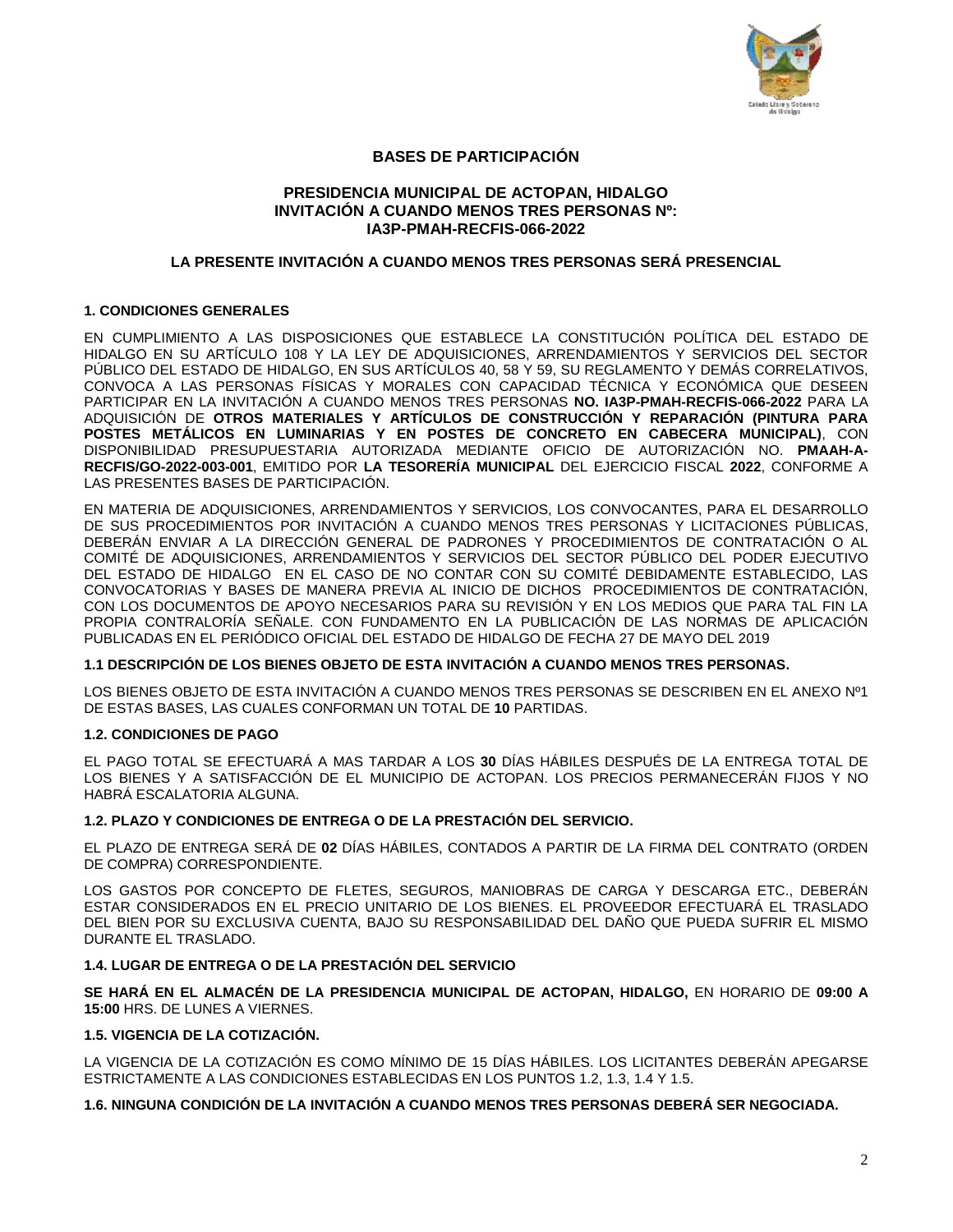

LAS CONDICIONES CONTENIDAS EN LA INVITACIÓN A CUANDO MENOS TRES PERSONAS Y EN LAS PROPOSICIONES PRESENTADAS POR LOS LICITANTES NO PODRÁN SER NEGOCIADAS.

## **2. ASISTENCIA A LOS DIFERENTES ACTOS DE LA INVITACIÓN A CUANDO MENOS TRES PERSONAS POR PARTE DE LOS LICITANTES.**

LA PRESENTE INVITACIÓN A CUANDO MENOS TRES PERSONAS SERÁ PRESENCIAL.

PARA LA ENTREGA DE LA INVITACIÓN PARA PARTICIPAR EN EL PROCEDIMIENTO DE INVITACIÓN A CUANDO MENOS TRES PERSONAS:

- A) PERSONA FISICA: FIRMAR DE RECIBIDO PONIENDO NOMBRE COMPLETO, FECHA EN LA CUAL RECIBE LA INVITACIÓN.
- B) PERSONA MORAL: FIRMAR DE RECIBIDO PONIENDO NOMBRE COMPLETO, FECHA EN LA CUAL RECIBE LA INVITACIÓN, CARGO QUE DESEMPEÑA Y SELLO DE LA EMPRESA.

PREVIO AL ACTO DE PRESENTACIÓN Y APERTURA DE PROPOSICIONES, EL CONVOCANTE PODRÁ EFECTUAR EL REGISTRO DE PARTICIPANTES.

LA O LAS JUNTAS DE ACLARACIONES, EL ACTO DE PRESENTACIÓN Y APERTURA DE PROPOSICIONES Y EL ACTO DE FALLO, SE REALIZARÁN DE MANERA PRESENCIAL, A LOS CUALES PODRÁN ASISTIR LOS LICITANTES, SIN PERJUICIO DE QUE EL FALLO PUEDA NOTIFICARSE POR ESCRITO CONFORME A LO DISPUESTO POR EL ARTÍCULO 50 DE LA LEY.

A LOS ACTOS DEL PROCEDIMIENTO DE INVITACIÓN A CUANDO MENOS TRES PERSONAS PODRÁ ASISTIR CUALQUIER PERSONA EN CALIDAD DE OBSERVADOR, BAJO LA CONDICIÓN DE REGISTRAR SU ASISTENCIA Y ABSTENERSE DE INTERVENIR EN CUALQUIER FORMA EN LOS MISMOS, POR LO QUE NO FIRMARÁN NINGÚN DOCUMENTO QUE TENGA RELACIÓN CON EL ACTO AL QUE ASISTAN, DE ACUERDO A LO ESTABLECIDO EN EL ARTÍCULO 33 DE LA LEY.

DURANTE LOS ACTOS DE LA JUNTA DE ACLARACIONES, PRESENTACIÓN Y APERTURA DE PROPOSICIONES, Y FALLO, ÚNICAMENTE SE PERMITIRÁ EL ACCESO A LOS MISMOS A UN SÓLO REPRESENTANTE POR EMPRESA.

DURANTE EL DESARROLLO DE LA INVITACIÓN A CUANDO MENOS TRES PERSONAS, LOS LICITANTES NO PODRÁN TENER CONTACTO CON LAS ÁREAS EVALUADORAS DE LOS BIENES

LAS ACTAS DE LAS JUNTAS DE ACLARACIONES, DEL ACTO DE PRESENTACIÓN Y APERTURA DE PROPOSICIONES, Y DE LA JUNTA PÚBLICA EN LA QUE SE DÉ A CONOCER EL FALLO SERÁN FIRMADAS POR LOS LICITANTES QUE HUBIERAN ASISTIDO, SIN QUE LA FALTA DE FIRMA DE ALGUNO DE ELLOS RESTE VALIDEZ O EFECTOS A LAS MISMAS, DE LAS CUALES SE PODRÁ ENTREGAR UNA COPIA A DICHOS ASISTENTES Y AL FINALIZAR CADA ACTO SE FIJARÁ UN EJEMPLAR DEL ACTA CORRESPONDIENTE EN UN LUGAR VISIBLE AL QUE TENDRÁ ACCESO EL PÚBLICO, EN EL DOMICILIO DEL ÁREA RESPONSABLE DEL PROCEDIMIENTO DE CONTRATACIÓN, POR UN TÉRMINO NO MENOR DE CINCO DÍAS HÁBILES.

ASIMISMO, SE DIFUNDIRÁ UN EJEMPLAR DE DICHAS ACTAS EN LA PÁGINA DE INTERNET DE ESTA CONVOCANTE. DICHO PROCEDIMIENTO SUSTITUIRÁ A LA NOTIFICACIÓN PERSONAL.

## **2.1. MODIFICACIÓN DE LA INVITACIÓN A CUANDO MENOS TRES PERSONAS POR PARTE DE LA CONVOCANTE.**

EL **MUNICIPIO DE ACTOPAN, HIDALGO** SIEMPRE QUE ELLO NO TENGA POR OBJETO LIMITAR EL NÚMERO DE LICITANTES, PODRÁ MODIFICAR ASPECTOS ESTABLECIDOS EN LAS BASES, A PARTIR DE LA FECHA DE ENTREGA DE LA ULTIMA INVITACION Y HASTA LA JUNTA DE ACLARACIONES, RECORRIÉNDOSE LOS DEMÁS PLAZOS, DICHAS MODIFICACIONES SE DIFUNDIRÁN EN LA PÁGINA DE INTERNET: https://actopanhidalgo.gob.mx.

LAS MODIFICACIONES QUE SE MENCIONAN EN EL PÁRRAFO ANTERIOR, EN NINGÚN CASO PODRÁN CONSISTIR EN LA SUSTITUCIÓN DE LOS BIENES CONVOCADOS ORIGINALMENTE, EN LA ADICIÓN DE OTROS DE DISTINTOS RUBROS O EN LA VARIACIÓN SIGNIFICATIVA DE SUS CARACTERÍSTICAS. CUALQUIER MODIFICACIÓN A LA INVITACIÓN A CUANDO MENOS TRES PERSONAS, INCLUYENDO LAS QUE RESULTEN DE LA JUNTA DE ACLARACIONES, FORMARÁ PARTE DE LA MISMA Y DEBERÁ SER CONSIDERADA POR LOS LICITANTES EN LA ELABORACIÓN DE SU PROPOSICIÓN.

### **2.2 JUNTA DE ACLARACIONES. (OPCIONAL)**

LA JUNTA DE ACLARACIONES SE LLEVARÁ A CABO EL DÍA **01** DE **JUNIO** DE 2022, A LAS **10:20** HORAS, EN LA DIRECCIÓN DE LICITACIONES, CONTRATOS Y RECURSOS MATERIALES, UBICADA EN **CALLE HIDALGO N° 8** COLONIA **CENTRO,** DEL MUNICIPIO DE **ACTOPAN**, HGO.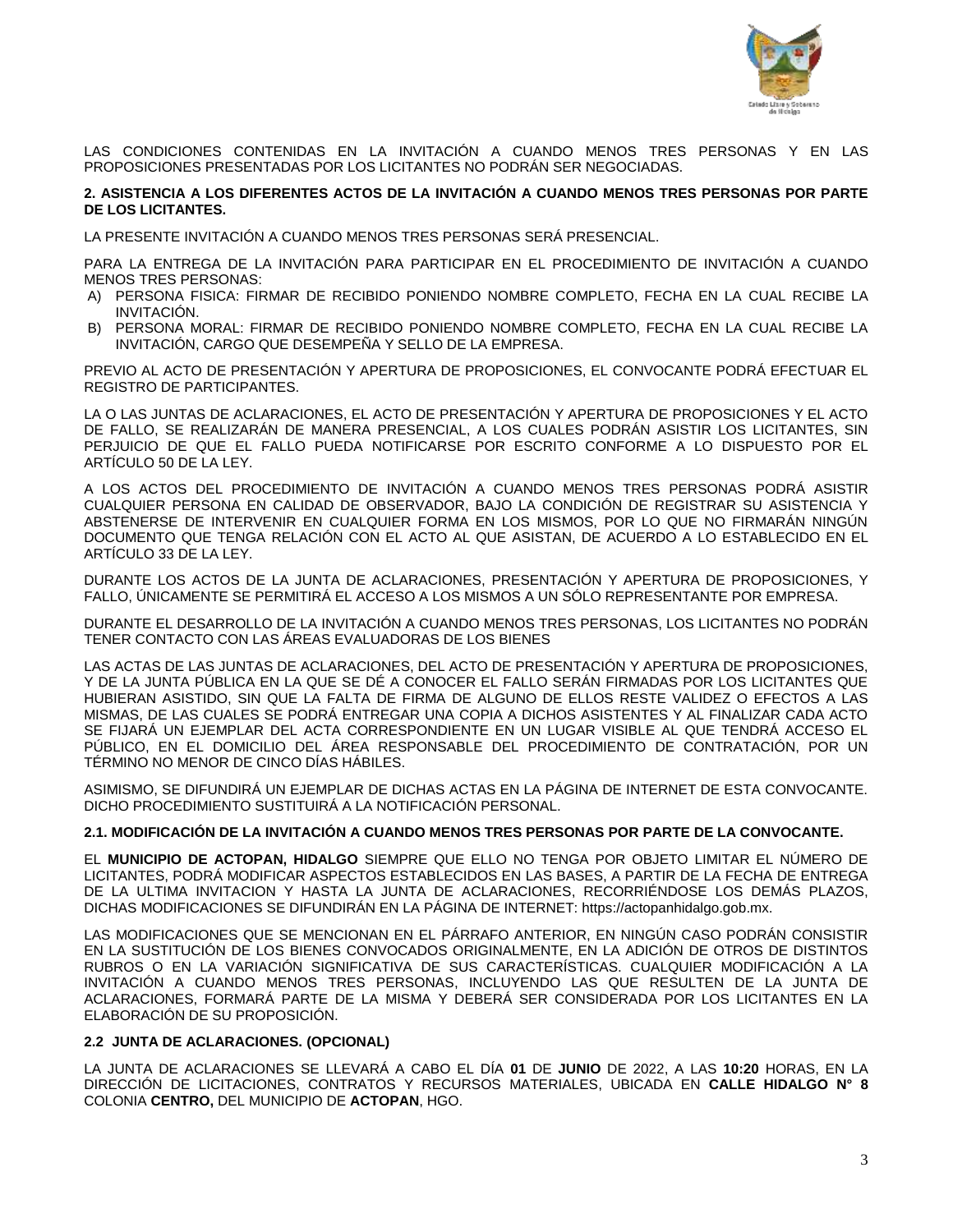

LA ASISTENCIA A LA JUNTA DE ACLARACIONES ES OPTATIVA PARA LOS LICITANTES.

EL ACTO SERÁ PRESIDIDO POR EL PRESIDENTE DEL COMITÉ, QUIÉN SERÁ ASISTIDO POR UN REPRESENTANTE DEL ÁREA TÉCNICA O USUARIA DE LOS BIENES, A FIN DE QUE SE RESUELVAN EN FORMA CLARA Y PRECISA LAS DUDAS Y PLANTEAMIENTOS DE LOS LICITANTES RELACIONADOS CON LOS ASPECTOS CONTENIDOS EN LAS BASES.

LAS PERSONAS QUE PRETENDAN SOLICITAR ACLARACIONES A LOS ASPECTOS CONTENIDOS EN LA INVITACIÓN A CUANDO MENOS TRES PERSONAS DEBERÁN PRESENTAR UN ESCRITO, EN EL QUE EXPRESEN SU INTERÉS EN PARTICIPAR EN LA INVITACIÓN A CUANDO MENOS TRES PERSONAS, POR SÍ O EN REPRESENTACIÓN DE UN TERCERO, MANIFESTANDO EN TODOS LOS CASOS LOS SIGUIENTES DATOS:

A) DEL LICITANTE: REGISTRO FEDERAL DE CONTRIBUYENTES, NOMBRE Y DOMICILIO, ASÍ COMO, EN SU CASO, DE SU APODERADO O REPRESENTANTE. TRATÁNDOSE DE PERSONAS MORALES, ADEMÁS SE SEÑALARÁ LA DESCRIPCIÓN DEL OBJETO SOCIAL DE LA EMPRESA, IDENTIFICANDO LOS DATOS DE LAS ESCRITURAS PÚBLICAS Y, DE HABERLAS, SUS REFORMAS Y MODIFICACIONES, CON LAS QUE SE ACREDITA LA EXISTENCIA LEGAL DE LAS PERSONAS MORALES, ASÍ COMO EL NOMBRE DE LOS SOCIOS; Y

B) DEL REPRESENTANTE LEGAL DEL LICITANTE: DATOS DE LAS ESCRITURAS PÚBLICAS EN LAS QUE LE FUERON OTORGADAS LAS FACULTADES PARA SUSCRIBIR LAS PROPUESTAS.

LAS PERSONAS QUE MANIFIESTEN SU INTERÉS EN PARTICIPAR EN LA INVITACIÓN A CUANDO MENOS TRES PERSONAS MEDIANTE EL ESCRITO A QUE SE REFIERE EL PÁRRAFO ANTERIOR, SERÁN CONSIDERADAS LICITANTES Y TENDRÁN DERECHO A FORMULAR SOLICITUDES DE ACLARACIÓN EN RELACIÓN CON LA INVITACIÓN A CUANDO MENOS TRES PERSONAS.

LAS SOLICITUDES DE ACLARACIÓN PODRÁN ENTREGARLAS PERSONALMENTE ANTES DE LA FECHA Y HORA EN QUE SE VAYA A REALIZAR LA JUNTA DE ACLARACIONES O EN EL MISMO ACTO. CUANDO EL ESCRITO SE PRESENTE FUERA DEL PLAZO, EL LICITANTE SÓLO TENDRÁ DERECHO A FORMULAR PREGUNTAS SOBRE LAS RESPUESTAS QUE DÉ LA CONVOCANTE EN LA MENCIONADA JUNTA.

SI EL ESCRITO SEÑALADO NO SE PRESENTA, SE PERMITIRÁ EL ACCESO A LA JUNTA DE ACLARACIONES A LA PERSONA QUE LO SOLICITE, EN CALIDAD DE OBSERVADOR EN TÉRMINOS DEL ÚLTIMO PÁRRAFO DEL ARTÍCULO 33 DE LA LEY.

LAS SOLICITUDES DE ACLARACIÓN DEBERÁN PLANTEARSE DE MANERA CONCISA Y ESTAR DIRECTAMENTE VINCULADAS CON LOS PUNTOS CONTENIDOS EN LA INVITACIÓN, INDICANDO EL NUMERAL O PUNTO ESPECÍFICO CON EL CUAL SE RELACIONA. LAS SOLICITUDES QUE NO CUMPLAN CON LOS REQUISITOS SEÑALADOS, PODRÁN SER DESECHADAS POR LA CONVOCANTE.

SE PODRÁ ACOMPAÑAR A LA SOLICITUD DE ACLARACIÓN CORRESPONDIENTE UNA VERSIÓN ELECTRÓNICA DE LA MISMA QUE PERMITA A LA CONVOCANTE SU CLASIFICACIÓN E INTEGRACIÓN POR TEMAS PARA FACILITAR SU RESPUESTA EN LA JUNTA DE ACLARACIONES DE QUE SE TRATE. CUANDO LA VERSIÓN ELECTRÓNICA ESTÉ CONTENIDA EN UN MEDIO FÍSICO, ÉSTE LE SERÁ DEVUELTO AL LICITANTE EN LA JUNTA DE ACLARACIONES RESPECTIVA.

SE TOMARÁ COMO HORA DE RECEPCIÓN DE LAS SOLICITUDES DE ACLARACIÓN DEL LICITANTE, LA QUE INDIQUE EL SELLO DE SU RECEPCIÓN.

LA JUNTA DE ACLARACIONES, SE LLEVARÁ A CABO CONFORME A LO SIGUIENTE:

EN LA FECHA Y HORA ESTABLECIDA PARA LA PRIMERA JUNTA DE ACLARACIONES, EL PRESIDENTE DEL COMITÉ PROCEDERÁ A DAR CONTESTACIÓN A LAS SOLICITUDES DE ACLARACIÓN, MENCIONANDO EL NOMBRE DEL O LOS LICITANTES QUE LAS PRESENTARON. LA CONVOCANTE PODRÁ OPTAR POR DAR CONTESTACIÓN A DICHAS SOLICITUDES DE MANERA INDIVIDUAL O DE MANERA CONJUNTA TRATÁNDOSE DE AQUÉLLAS QUE HUBIERA AGRUPADO POR CORRESPONDER A UN MISMO PUNTO O APARTADO DE LA CONVOCATORIA.

EL PRESIDENTE DEL COMITÉ PODRÁ SUSPENDER LA SESIÓN, EN RAZÓN DEL NÚMERO DE SOLICITUDES DE ACLARACIÓN RECIBIDAS O DEL TIEMPO QUE SE EMPLEARÍA EN DARLES CONTESTACIÓN, INFORMANDO A LOS LICITANTES LA HORA Y, EN SU CASO, FECHA O LUGAR, EN QUE SE CONTINUARÁ CON LA JUNTA DE ACLARACIONES.

UNA VEZ QUE LA CONVOCANTE TERMINE DE DAR RESPUESTA A LAS SOLICITUDES DE ACLARACIÓN, SE DARÁ INMEDIATAMENTE OPORTUNIDAD A LOS LICITANTES PARA QUE, EN EL MISMO ORDEN DE LOS PUNTOS O APARTADOS DE LA CONVOCATORIA A LA INVITACIÓN A CUANDO MENOS TRES PERSONAS EN QUE SE DIO RESPUESTA, FORMULEN LAS PREGUNTAS QUE ESTIMEN PERTINENTES EN RELACIÓN CON LAS RESPUESTAS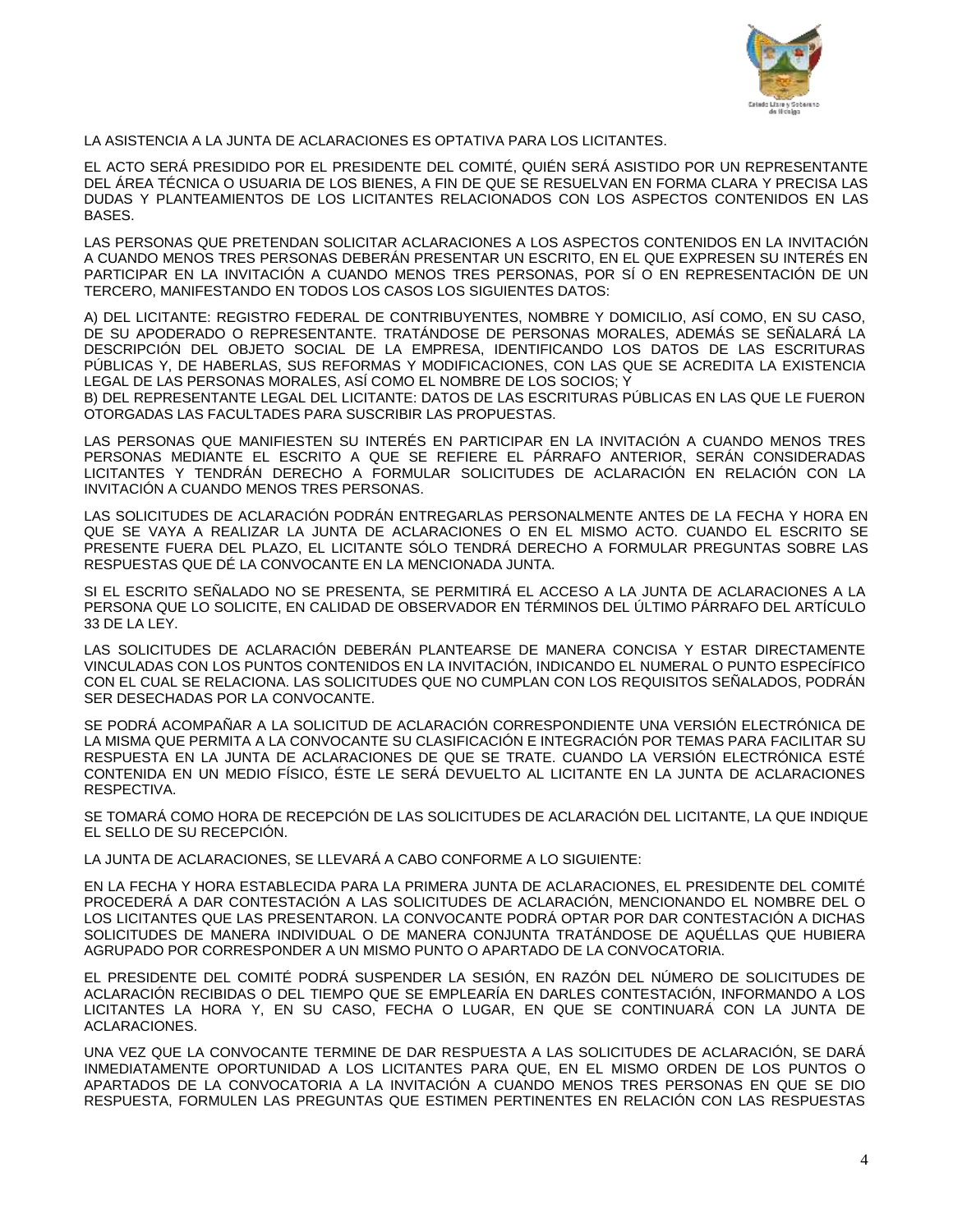

RECIBIDAS. EL PRESIDENTE DEL COMITÉ, ATENDIENDO AL NÚMERO DE PREGUNTAS, INFORMARÁ A LOS LICITANTES SI ÉSTAS SERÁN CONTESTADAS EN ESE MOMENTO O SI SE SUSPENDE LA SESIÓN PARA REANUDARLA EN HORA O FECHA POSTERIOR.

SE LEVANTARÁ ACTA EN LA QUE SE HARÁN CONSTAR LOS CUESTIONAMIENTOS FORMULADOS POR LOS INTERESADOS Y LAS RESPUESTAS DE LA CONVOCANTE.

NO HABRÁ TOLERANCIA PARA EL INICIO DEL ACTO DE ACLARACIONES, EL RECINTO SE CERRARÁ A LA HORA INDICADA Y NO SE ACEPTARÁN MÁS ASISTENTES.

### **2.3. PREPARACIÓN DE LAS PROPOSICIONES.**

### **2.3.1. IDIOMA EN QUE DEBERÁN PRESENTARSE.**

TODOS LOS DOCUMENTOS RELACIONADOS CON EL PROCESO DE ESTA INVITACIÓN A CUANDO MENOS TRES PERSONAS DEBERÁN REDACTARSE EN IDIOMA ESPAÑOL.

### **2.3.2. UNIDAD DE MONEDA EN QUE DEBERÁ COTIZAR LOS BIENES.**

EL PRECIO DE LOS **BIENES** QUE SE COTICEN, DEBERÁ EXPRESARSE EN PESOS MEXICANOS (MONEDA NACIONAL).

### **2.3.3. DOCUMENTACIÓN QUE INTEGRA LA PROPOSICIÓN DEL LICITANTE.**

LOS LICITANTES EXCLUSIVAMENTE PODRÁN PRESENTAR SUS PROPOSICIONES EN FORMA DOCUMENTAL Y POR ESCRITO, EN SOBRE CERRADO, EN EL LUGAR DE CELEBRACIÓN DEL ACTO DE PRESENTACIÓN Y APERTURA DE PROPOSICIONES. PARA ESTA INVITACIÓN A CUANDO MENOS TRES PERSONAS NO SE ACEPTARÁ EL USO DEL SERVICIO POSTAL O DE MENSAJERÍA.

EL LICITANTE PODRÁ PRESENTAR A SU ELECCIÓN, DENTRO O FUERA DEL SOBRE CERRADO, LA DOCUMENTACIÓN DISTINTA A LA QUE CONFORMA LA PROPUESTA TÉCNICA Y ECONÓMICA, MISMA QUE FORMA PARTE DE SU PROPOSICIÓN.

LOS LICITANTES SÓLO PODRÁN PRESENTAR UNA PROPOSICIÓN EN CADA PROCEDIMIENTO DE CONTRATACIÓN; INICIADO EL ACTO DE PRESENTACIÓN Y APERTURA DE PROPOSICIONES, LAS YA PRESENTADAS NO PODRÁN SER RETIRADAS O DEJARSE SIN EFECTO POR LOS LICITANTES, SALVO CASO FORTUITO O FUERZA MAYOR.

LAS PROPOSICIONES PRESENTADAS DEBERÁN SER FIRMADAS AUTÓGRAFAMENTE POR LOS LICITANTES O SUS APODERADOS.

**TODA PERSONA PODRÁ PRESENTAR PROPOSICIONES, DEBIENDO ACREDITAR A MÁS TARDAR HASTA EL ACTO DEL FALLO, QUE CUENTA CON SU REGISTRO EN EL PADRÓN DE PROVEEDORES PARA PODER RESULTAR ADJUDICADO, ESTE DEBERÁ CONTAR CON LA CLASIFICACIÓN EN CUANTO A LA ESPECIALIDAD CORRESPONDIENTE, A PINTURA GENERAL \_A CONTRATAR EN DONDE LA CONVOCANTE SERÁ LA EXCLUSIVA RESPONSABLE DE VERIFICAR Y APLICAR LA CLASIFICACIÓN CORRECTA DE ACUERDO AL PADRON DE PROVEEDORES VIGENTE EN EL ESTADO DE HIDALGO. SE SUGIERE QUE LAS PERSONAS QUE YA CUENTEN CON EL MENCIONADO REGISTRO, LO ANEXEN EN SU PROPUESTA.**

### **SOBRE ÚNICO**

## **DOCUMENTO I. IDENTIFICACIÓN (ORIGINAL Y COPIA)**

IDENTIFICACIÓN OFICIAL VIGENTE CON FOTOGRAFÍA DE LA PERSONA QUE ASISTA AL ACTO DE PRESENTACIÓN Y APERTURA DE PROPOSICIONES. EL DOCUMENTO ORIGINAL LE SERÁ DEVUELTO AL TÉRMINO DE LA REUNIÓN. LA IDENTIFICACIÓN PODRÁ SER ALGUNA DE LAS SIGUIENTES:

- **a)** CREDENCIAL PARA VOTAR,
- **b)** PASAPORTE,
- **c)** CARTILLA DEL SERVICIO MILITAR,
- **d)** LICENCIA VIGENTE PARA CONDUCIR VEHÍCULOS; Y/O
- **e)** CÉDULA PROFESIONAL

NOTA: NO SERÁ MOTIVO DE DESCALIFICACIÓN LA FALTA DE IDENTIFICACIÓN, DE QUIEN ENTREGUE LAS PROPOSICIONES TÉCNICAS Y ECONÓMICAS, EL CUAL SOLAMENTE PODRA PARTICIPAR DURANTE EL DESARROLLO DEL ACTO CON EL **CARÁCTER DE OBSERVADOR.**

### **DOCUMENTO II. REPRESENTACIÓN LEGAL (ANEXO Nº 2).**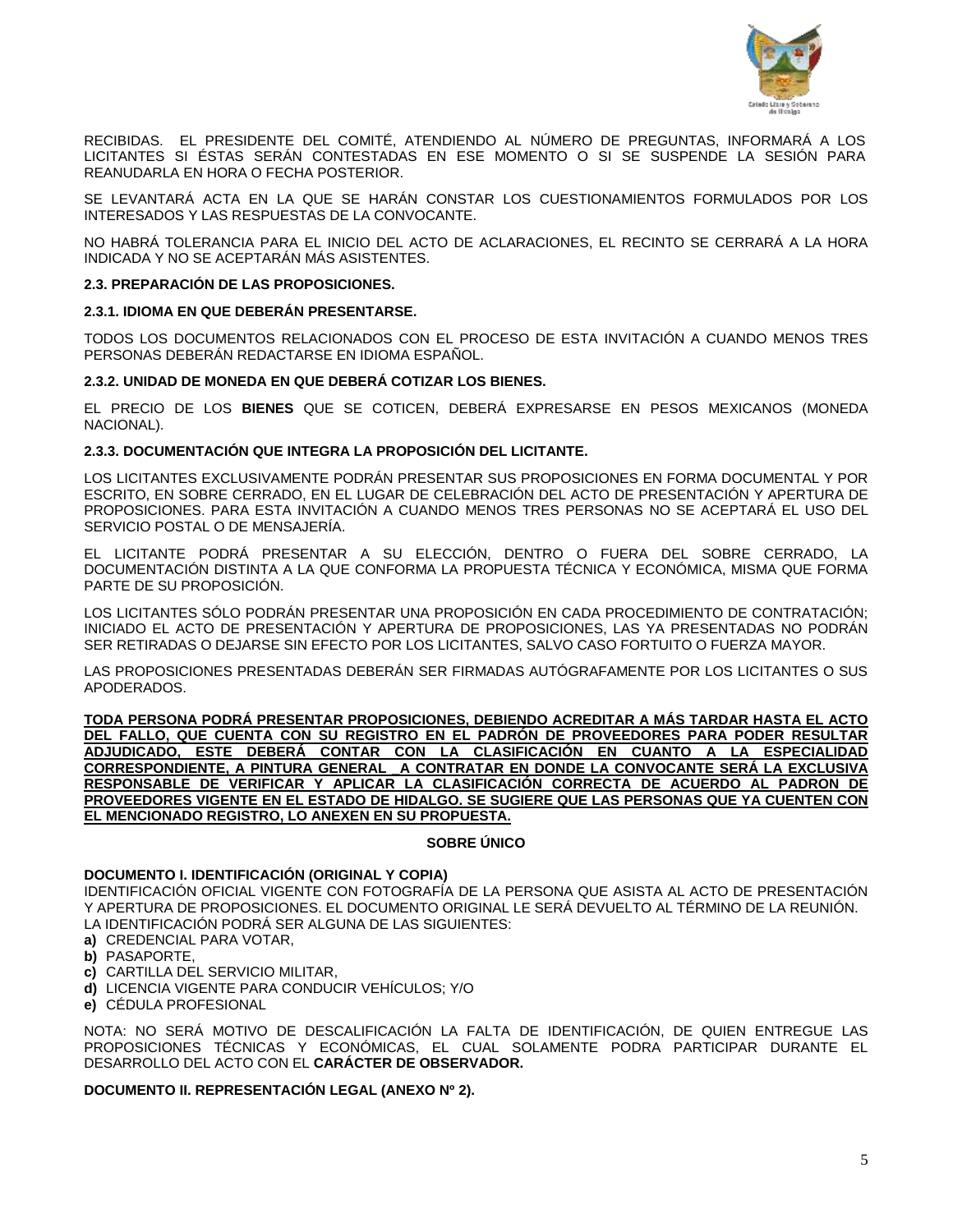

ESCRITO EN EL QUE SU FIRMANTE MANIFIESTE, BAJO PROTESTA DE DECIR VERDAD, QUE CUENTA CON FACULTADES SUFICIENTES PARA COMPROMETERSE POR SÍ O POR SU REPRESENTADA, SIN QUE RESULTE NECESARIO ACREDITAR SU PERSONALIDAD JURÍDICA, MISMO QUE CONTENDRÁ COMO MÍNIMO LOS DATOS SIGUIENTES:

1. DEL LICITANTE: CLAVE DEL REGISTRO FEDERAL DE CONTRIBUYENTES; NOMBRE Y DOMICILIO, ASÍ COMO, EN SU CASO, DE SU APODERADO O REPRESENTANTE. TRATÁNDOSE DE PERSONAS MORALES, ADEMÁS, DESCRIPCIÓN DEL OBJETO SOCIAL DE LA EMPRESA; NÚMERO Y FECHA DE LAS ESCRITURAS PÚBLICAS EN LAS QUE CONSTE EL ACTA CONSTITUTIVA Y, EN SU CASO, REFORMAS O MODIFICACIONES, SEÑALANDO NOMBRE, NÚMERO Y CIRCUNSCRIPCIÓN DEL NOTARIO O FEDATARIO PÚBLICO QUE LAS PROTOCOLIZÓ; ASÍ COMO FECHA Y DATOS DE SU INSCRIPCIÓN EN EL INSTITUTO DE LA FUNCIÓN REGISTRAL, Y RELACIÓN DEL NOMBRE DE LOS SOCIOS QUE APAREZCAN EN ÉSTAS; Y

2. DEL REPRESENTANTE DEL LICITANTE: EL NÚMERO Y FECHA DE LAS ESCRITURAS PÚBLICAS EN LAS QUE LE FUERON OTORGADAS LAS FACULTADES PARA SUSCRIBIR LA PROPOSICIÓN, SEÑALANDO NOMBRE, NÚMERO Y CIRCUNSCRIPCIÓN DEL NOTARIO O FEDATARIO PÚBLICO QUE LAS PROTOCOLIZÓ.

PREVIO A LA FIRMA DEL CONTRATO, EL LICITANTE GANADOR DEBERÁ PRESENTAR ORIGINAL O COPIA CERTIFICADA PARA SU COTEJO DE LOS DOCUMENTOS CON LOS QUE SE ACREDITE SU EXISTENCIA LEGAL Y LAS FACULTADES DE SU REPRESENTANTE PARA SUSCRIBIR EL CONTRATO CORRESPONDIENTE.

EL LICITANTE DEBERÁ PROPORCIONAR UNA DIRECCIÓN DE CORREO ELECTRÓNICO PARA NOTIFICACIONES PERSONALES.

NOTA: NO SERÁ MOTIVO DE DESCALIFICACIÓN LA FALTA DE ACREDITAMIENTO DE LA PERSONALIDAD DE QUIEN ENTREGUE LAS PROPOSICIONES TÉCNICAS Y ECONÓMICAS, EL CUAL SOLAMENTE PODRA PARTICIPAR DURANTE EL DESARROLLO DEL ACTO CON EL **CARÁCTER DE OBSERVADOR.**

#### **DOCUMENTO III. ESCRITO BAJO PROTESTA DE DECIR VERDAD DE NO ENCONTRARSE EN LOS SUPUESTOS DEL ARTÍCULO 77 DE LA LEY DE ADQUISICIONES, ARRENDAMIENTOS Y SERVICIOS DEL SECTOR PÚBLICO DEL ESTADO DE HIDALGO Y COPIA SIMPLE DEL ACTA CONSTITUTIVA.**

DECLARACION ESCRITA DEL LICITANTE (PERSONA FÍSICA O MORAL) DONDE INDIQUE BAJO PROTESTA DE DECIR VERDAD QUE NO SE ENCUENTRA EN ALGUNO DE LOS SUPUESTOS DEL ARTÍCULO 77 DE LA LEY EN LA MATERIA, ASÍ COMO COPIA SIMPLE DE LAS ACTAS CONSTITUTIVAS, ESTATUTOS, REFORMAS O MODIFICACIONES.

### **DOCUMENTO IV. PRESENTACIÓN DE LA PROPOSICIÓN. (ANEXO NO. 1)**

LA DESCRIPCIÓN TÉCNICA DEBERÁ PRESENTARSE APEGADA A LAS ESPECIFICACIONES DEL **BIEN** QUE SE SEÑALA EN EL ANEXO Nº 1, CONSIDERÁNDOSE LAS MODIFICACIONES Y/O CORRECCIONES QUE SE HUBIEREN ACORDADO, EN LA JUNTA DE ACLARACIONES QUE FORMA PARTE INTEGRANTE DE LA INVITACIÓN A CUANDO MENOS TRES PERSONAS.

### **DEBIÉNDOSE SEÑALAR MARCA, MODELO Y OTROS DETALLES QUE IDENTIFIQUEN PLENAMENTE LOS BIENES**

### **EL LICITANTE DEBERÁ MANIFESTAR POR ESCRITO EL TIEMPO QUE GARANTIZA EL (LOS) BIENES**

EN LAS PARTIDAS O CONCEPTOS QUE NO EXISTA OFERTA POR PARTE DEL LICITANTE SE DEBERÁ INDICAR EN EL RENGLÓN CORRESPONDIENTE LA PALABRA "NO COTIZO" O EN CASO CONTRARIO PODRÁ NO INCLUIR DICHAS PARTIDAS EN SU PROPOSICIÓN.

EN CASO DE PRESENTAR DESCRIPCIÓN INCOMPLETA DE LOS **BIENES,** OMISIÓN DE MARCA PROPUESTA O MODELO, CANTIDADES DIFERENTES A LAS SOLICITADAS Y EN GENERAL LA FALTA DE ALGÚN REQUISITO INCLUIDO EN ESTE DOCUMENTO O DE INFORMACIÓN CONTENIDA EN EL ANEXO NO. 1 DE LA PRESENTE INVITACIÓN A CUANDO MENOS TRES PERSONAS, SE DESECHARÁ LA PARTIDA O CONCEPTO CORRESPONDIENTE.

NO DEBERÁ PRESENTAR OPCIONES TÉCNICAS.

LA PROPOSICIÓN INCLUIRÁ LA CANTIDAD REQUERIDA, POR PARTIDA O CONCEPTO, PRECIO UNITARIO E IMPORTE. LOS DESCUENTOS ESPECIALES QUE OTORGUEN DEBERÁN ESTAR INCLUIDOS EN EL PRECIO UNITARIO DEL BIEN COTIZADO, CON EXCEPCIÓN DEL 16% DE I.V.A.

DEBERÁN OBTENER LA SUMA TOTAL DE SU OFERTA, DESGLOSANDO EL 16% DE I.V.A. E INDICANDO EL IMPORTE TOTAL CON NÚMERO Y LETRA.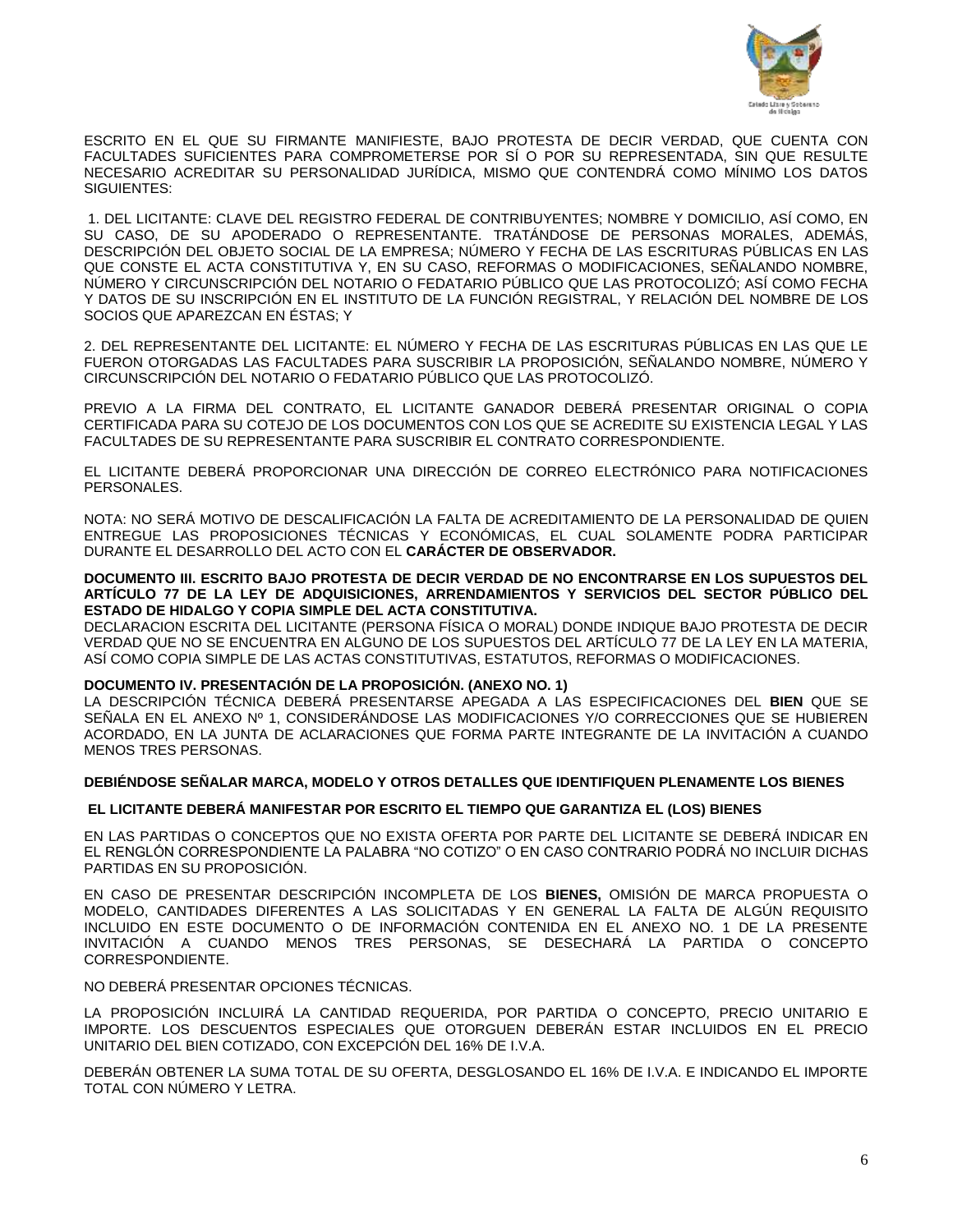

LAS CONDICIONES DE PAGO, PLAZO Y CONDICIONES DE ENTREGA, LUGAR DE ENTREGA, GARANTÍA Y VIGENCIA DE LA PROPOSICIÓN DEBERÁN INCLUIRSE, APEGÁNDOSE ESTRICTAMENTE A LAS SEÑALADAS EN ESTA INVITACIÓN A CUANDO MENOS TRES PERSONAS.

## **DOCUMENTO V. DECLARACIÓN DE INTEGRIDAD (ANEXO Nº 3)**

DECLARACIÓN DE INTEGRIDAD EN LA QUE MANIFIESTE, BAJO PROTESTA DE DECIR VERDAD, QUE POR SÍ MISMO O A TRAVÉS DE INTERPÓSITA PERSONA, SE ABSTENDRÁ DE ADOPTAR CONDUCTAS PARA QUE LOS SERVIDORES PÚBLICOS DEL CONVOCANTE, INDUZCAN O ALTEREN LAS EVALUACIONES DE LAS PROPOSICIONES, EL RESULTADO DEL PROCEDIMIENTO, U OTROS ASPECTOS QUE OTORGUEN CONDICIONES MÁS VENTAJOSAS CON RELACIÓN A LOS DEMÁS PARTICIPANTES.

### **DOCUMENTO VI. GARANTÍA DE SERIEDAD**

LA SERIEDAD DE LA FORMALIZACIÓN DE LA PROPUESTA. EL PORCENTAJE DE ESTA GARANTÍA SERÁ DEL CINCO POR CIENTO DE LA PROPOSICIÓN DEL PROVEEDOR CONSIDERANDO EL IVA., Y SE GARANTIZARÁ MEDIANTE: **CHEQUE CERTIFICADO O DE CAJA A FAVOR DE: LA TESORERÍA DEL MUNICIPIO DE ACTOPAN, HIDALGO.**

**DICHA GARANTÍA DEBERÁ SER DEVUELTA AL SEXTO DÍA POSTERIOR AL FALLO EN EL SUPUESTO DE NO HABER INCONFORMIDAD PRESENTADA POR ALGÚN PROVEEDOR.**

**DOCUMENTO VII. FORMATO QUE DEBERÁN PRESENTAR LOS LICITANTES QUE PARTICIPEN EN EL PROCEDIMIENTO DE CONTRATACIÓN, EN CASO DE EXISTIR IGUALDAD DE CONDICIONES, SE DARÁ PREFERENCIA A LAS PERSONAS QUE INTEGREN EL SECTOR DE MICRO, PEQUEÑAS Y MEDIANAS EMPRESAS EN EL ESTADO. (ANEXO 4)**

### **DOCUMENTO VIII. FORMATO EN EL QUE SEÑALEN LOS DOCUMENTOS REQUERIDOS PARA PARTICIPAR**

PRESENTAR FORMATO EN EL QUE SEÑALEN LOS DOCUMENTOS REQUERIDOS PARA PARTICIPAR, RELACIONÁNDOLO CON LOS PUNTOS ESPECÍFICOS DE LA INVITACIÓN A CUANDO MENOS TRES PERSONAS QUE SE SOLICITAN. EL FORMATO SERVIRÁ A CADA PARTICIPANTE COMO CONSTANCIA DE RECEPCIÓN DE LA DOCUMENTACIÓN QUE ENTREGUEN EN ESTE ACTO, ASENTÁNDOSE DICHA RECEPCIÓN EN EL ACTA RESPECTIVA O ANEXÁNDOSE COPIA DE LA CONSTANCIA ENTREGADA A CADA LICITANTE. LA FALTA DE PRESENTACIÓN DEL FORMATO NO SERÁ MOTIVO DE DESECHAMIENTO Y SE EXTENDERÁ UN ACUSE DE RECIBO DE LA DOCUMENTACIÓN QUE ENTREGUE EL LICITANTE EN DICHO ACTO.

### **DOCUMENTO IX. OPINIÓN DE CUMPLIMIENTO DE OBLIGACIONES FISCALES ESTATALES**

DE CONFORMIDAD CON EL ARTÍCULO 69 BIS DEL CÓDIGO FISCAL DEL ESTADO DE HIDALGO, QUE ENTRÓ EN VIGOR EL 01 DE ENERO DE 2022 Y EN CUMPLIMIENTO A LA CIRCULAR 001/2022 DE FECHA 21 DE ENERO DE 2022, EMITIDA POR LA SECRETARÍA DE FINANZAS PÚBLICA DEL GOBIERNO DEL ESTADO DE HIDALGO, TODOS LOS PARTICIPANTES DEBERÁN PRESENTAR SU "OPINIÓN DE CUMPLIMIENTO DE OBLIGACIONES FISCALES ESTATALES" COMO REQUISITO INDISPENSABLE PARA LA ADJUDICACIÓN DEL CONTRATO. MISMA QUE SE PUEDE TRAMITAR EN EL SIGUIENTE LINK http://portaltributario.hidalgo.gob.mx/ov/ovirtual.html

### **2.4. ACTO DE PRESENTACIÓN Y APERTURA DE PROPOSICIONES.**

EL ACTO DE RECEPCIÓN Y APERTURA DE PROPOSICIONES SE LLEVARÁ A CABO EL DÍA **06** DE **JUNIO** DEL AÑO EN CURSO A LAS **10:20** HORAS EN EL DOMICILIO QUE SE INDICA EN EL PUNTO 2.2 DE LA PRESENTE INVITACIÓN A CUANDO MENOS TRES PERSONAS.

LA ENTREGA DE PROPOSICIONES SE HARÁ EN SOBRE CERRADO QUE CONTENDRÁ LA OFERTA TÉCNICA Y ECONÓMICA. LA PROPOSICIÓN DEBERÁ SER FIRMADA AUTÓGRAFAMENTE POR LA PERSONA FACULTADA PARA ELLO EN LA ÚLTIMA HOJA DE CADA UNO DE LOS DOCUMENTOS QUE FORMAN PARTE DE LA MISMA, POR LO QUE NO SE DESECHARAN CUANDO LAS DEMÁS HOJAS QUE LA INTEGRAN O SUS ANEXOS CAREZCAN DE FIRMA O RÚBRICA.

LA DOCUMENTACIÓN DISTINTA A LA PROPOSICIÓN PODRÁ ENTREGARSE, A ELECCIÓN DEL LICITANTE, DENTRO O FUERA DEL SOBRE QUE LA CONTENGA, SIEMPRE Y CUANDO LA ENTREGA DE LA DOCUMENTACIÓN SE REALICE EN EL MISMO ACTO.

PREVIAMENTE AL ACTO DE PRESENTACIÓN Y APERTURA DE PROPOSICIONES, LA CONVOCANTE LLEVARÁ A CABO EL REGISTRO Y REVISIÓN PRELIMINAR, Y SE REALIZARÁ POR LO MENOS TREINTA MINUTOS ANTES DE LA HORA SEÑALADA PARA EL INICIO DE DICHO ACTO.

A PARTIR DE LA HORA SEÑALADA PARA EL INICIO DEL ACTO DE PRESENTACIÓN Y APERTURA DE PROPOSICIONES, EL PRESIDENTE DEL COMITÉ NO PERMITIRÁ EL ACCESO A NINGÚN LICITANTE NI OBSERVADOR, O SERVIDOR PÚBLICO AJENO AL ACTO. UNA VEZ INICIADO EL ACTO, SE PROCEDERÁ A REGISTRAR A LOS ASISTENTES, SALVO AQUÉLLOS QUE YA SE HUBIEREN REGISTRADO EN LOS TÉRMINOS DEL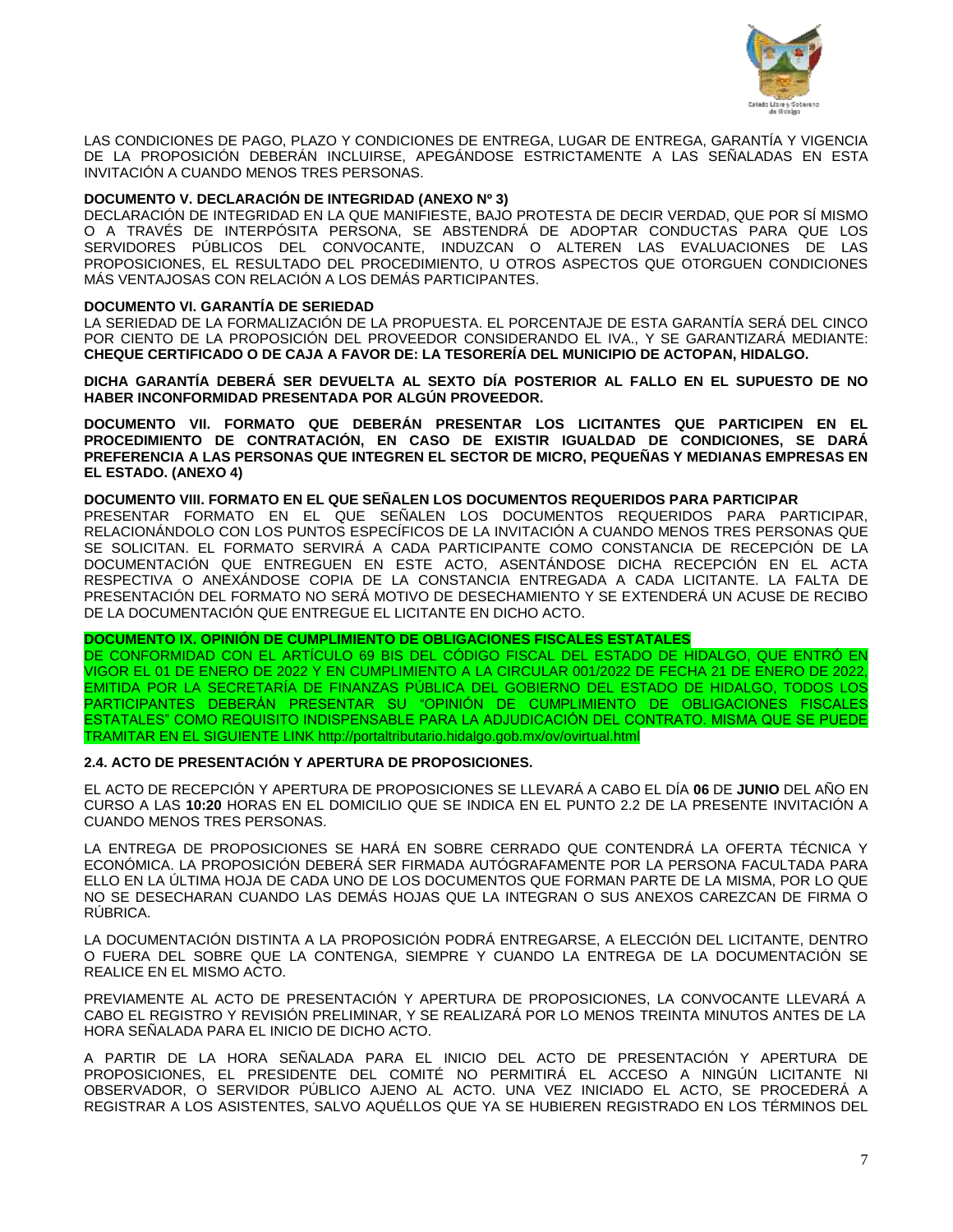

PÁRRAFO ANTERIOR, EN CUYO CASO SE PASARÁ LISTA A LOS MISMOS. NO HABRÁ TOLERANCIA PARA EL INICIO DEL ACTO DE PRESENTACIÓN Y APERTURA DE PROPOSICIONES, EL RECINTO SE CERRARÁ A LA HORA INDICADA Y NO SE ACEPTARÁN MÁS ASISTENTES NI LA INTEGRACIÓN DE DOCUMENTO ALGUNO.

LOS LICITANTES DEBERÁN ENTREGAR SU SOBRE CERRADO AL PRESIDENTE DEL COMITÉ EN DICHO ACTO. EL ACTO NO PODRÁ CONCLUIR HASTA EN TANTO SE HAYAN ABIERTO TODOS LOS SOBRES RECIBIDOS.

EL ACTO DE PRESENTACIÓN Y APERTURA DE PROPOSICIONES SE LLEVARÁ A CABO CONFORME A LO SIGUIENTE:

**I.** DE ENTRE LOS LICITANTES QUE HAYAN ASISTIDO, ÉSTOS ELEGIRÁN A UNO, QUE EN FORMA CONJUNTA CON EL PRESIDENTE DEL COMITÉ RUBRICARÁN LA PROPUESTA TÉCNICA Y ECONÓMICA (ANEXO NO. 1), LA QUE PARA ESTOS EFECTOS CONSTARÁ DOCUMENTALMENTE;

**II.** UNA VEZ RECIBIDAS LAS PROPOSICIONES EN SOBRE CERRADO, SE PROCEDERÁ A SU APERTURA, HACIÉNDOSE CONSTAR LA DOCUMENTACIÓN PRESENTADA, SIN QUE ELLO IMPLIQUE LA EVALUACIÓN DE SU CONTENIDO LA CONVOCANTE ÚNICAMENTE HARÁ CONSTAR LA DOCUMENTACIÓN QUE PRESENTÓ CADA UNO DE LOS LICITANTES, SIN ENTRAR AL ANÁLISIS TÉCNICO, LEGAL O ADMINISTRATIVO DE SU CONTENIDO, POR LO QUE NINGUNA PROPUESTA PODRÁ SER DESECHADA EN ESTE ACTO; Y

**III.** SE LEVANTARÁ ACTA QUE SERVIRÁ DE CONSTANCIA DE LA CELEBRACIÓN DEL ACTO DE PRESENTACIÓN Y APERTURA DE LAS PROPOSICIONES, EN LA QUE SE HARÁ CONSTAR LA DOCUMENTACIÓN PRESENTADA, SE ASENTARÁN LAS MANIFESTACIONES QUE, EN SU CASO, EMITAN LOS LICITANTES EN RELACIÓN CON EL MISMO, ASÍ COMO LOS HECHOS RELEVANTES QUE SE HUBIEREN PRESENTADO; SE SEÑALARÁ LUGAR, FECHA Y HORA EN QUE SE DARÁ A CONOCER EL FALLO DE LA INVITACIÓN A CUANDO MENOS TRES PERSONAS, FECHA QUE DEBERÁ QUEDAR COMPRENDIDA DENTRO DE LOS CINCO DÍAS HÁBILES SIGUIENTES A LA ESTABLECIDA PARA ESTE ACTO Y PODRÁ DIFERIRSE, SIEMPRE QUE EL NUEVO PLAZO FIJADO NO EXCEDA DE TRES DÍAS HÁBILES CONTADOS A PARTIR DE QUE CONCLUYA EL PLAZO ESTABLECIDO ORIGINALMENTE. EL PRESIDENTE DEL COMITÉ, ATENDIENDO AL NÚMERO DE PROPOSICIONES PRESENTADAS Y A LAS PARTIDAS LICITADOS, PODRÁ OPTAR ENTRE DAR LECTURA AL PRECIO UNITARIO DE CADA UNA DE LAS PARTIDAS QUE INTEGRAN LAS PROPOSICIONES, O ANEXAR COPIA DE LA PROPUESTA ECONÓMICA DE LOS LICITANTES AL ACTA RESPECTIVA, DEBIENDO EN ESTE ÚLTIMO CASO, DAR LECTURA AL IMPORTE TOTAL DE CADA PROPOSICIÓN. EN AMBOS SUPUESTOS EL ANÁLISIS DETALLADO DE LAS PROPOSICIONES SE EFECTUARÁ POSTERIORMENTE POR LA CONVOCANTE, AL REALIZAR LA EVALUACIÓN DE LAS MISMAS.

UNA VEZ RECIBIDAS LAS PROPOSICIONES EN LA FECHA, HORA Y LUGAR ESTABLECIDOS, ÉSTAS NO PODRÁN RETIRARSE O DEJARSE SIN EFECTO, POR LO QUE DEBERÁN CONSIDERARSE VIGENTES DENTRO DEL PROCEDIMIENTO DE INVITACIÓN A CUANDO MENOS TRES PERSONAS HASTA SU CONCLUSIÓN.

### **2.5. CRITERIOS PARA LA ADJUDICACIÓN DEL CONTRATO.**

LOS CRITERIOS QUE SE APLICARÁN PARA LA ADJUDICACIÓN DEL CONTRATO, SERÁN LOS SIGUIENTES:

PARA LLEVAR A CABO LA ADJUDICACIÓN CORRESPONDIENTE, SE DEBERÁ INVITAR A UN MÍNIMO DE TRES PERSONAS, CUYAS PROPUESTAS DEBERÁN SER SUSCEPTIBLES DE ANALIZARSE TÉCNICAMENTE.

EL MUNICIPIO DE ACTOPAN, HIDALGO ADJUDICARÁ POR PARTIDA.

PARA LA EVALUACIÓN DE LAS PROPOSICIONES, SE UTILIZARÁ EL MÉTODO DE EVALUACIÓN BINARIO, MEDIANTE EL CUAL SÓLO SE ADJUDICA A QUIEN CUMPLA LOS REQUISITOS ESTABLECIDOS Y OFERTE EL PRECIO SOLVENTE MÁS BAJO, SIEMPRE Y CUANDO ÉSTE RESULTE CONVENIENTE; SE EVALUARÁ AL MENOS LAS DOS PROPOSICIONES CUYO PRECIO RESULTE SER MÁS BAJO; DE NO RESULTAR ESTAS SOLVENTES, SE EVALUARÁN LAS QUE LES SIGAN EN PRECIO.

PARA DETERMINAR QUE UN PRECIO NO ES ACEPTABLE, AL MONTO DE CADA BIEN, SE LES SUMARÁ EL PORCENTAJE PREVISTO EN LA FRACCIÓN XXVI DEL ARTÍCULO 4 DE LA LEY. CUANDO ALGÚN PRECIO OFERTADO SEA SUPERIOR, ÉSTE SERÁ CONSIDERADO COMO NO ACEPTABLE.

EL PRECIO CONVENIENTE ÚNICAMENTE SE LLEVARÁ A CABO CUANDO SE REQUIERA ACREDITAR QUE UN PRECIO OFERTADO SE DESECHA PORQUE SE ENCUENTRA POR DEBAJO DEL PORCENTAJE DETERMINADO CONFORME A LA FRACCIÓN XXV DEL ARTÍCULO 4 DE LA LEY.

CUANDO SE DESECHE UNA PROPOSICIÓN POR CONSIDERAR QUE LOS PRECIOS NO SON CONVENIENTES O SE DETERMINE QUE SON NO ACEPTABLES, NO SE PODRÁ ADJUDICAR EL CONTRATO A LOS LICITANTES CUYAS PROPOSICIONES CONTENGAN DICHOS PRECIOS, DICHA DETERMINACIÓN SE INCORPORARÁ AL FALLO.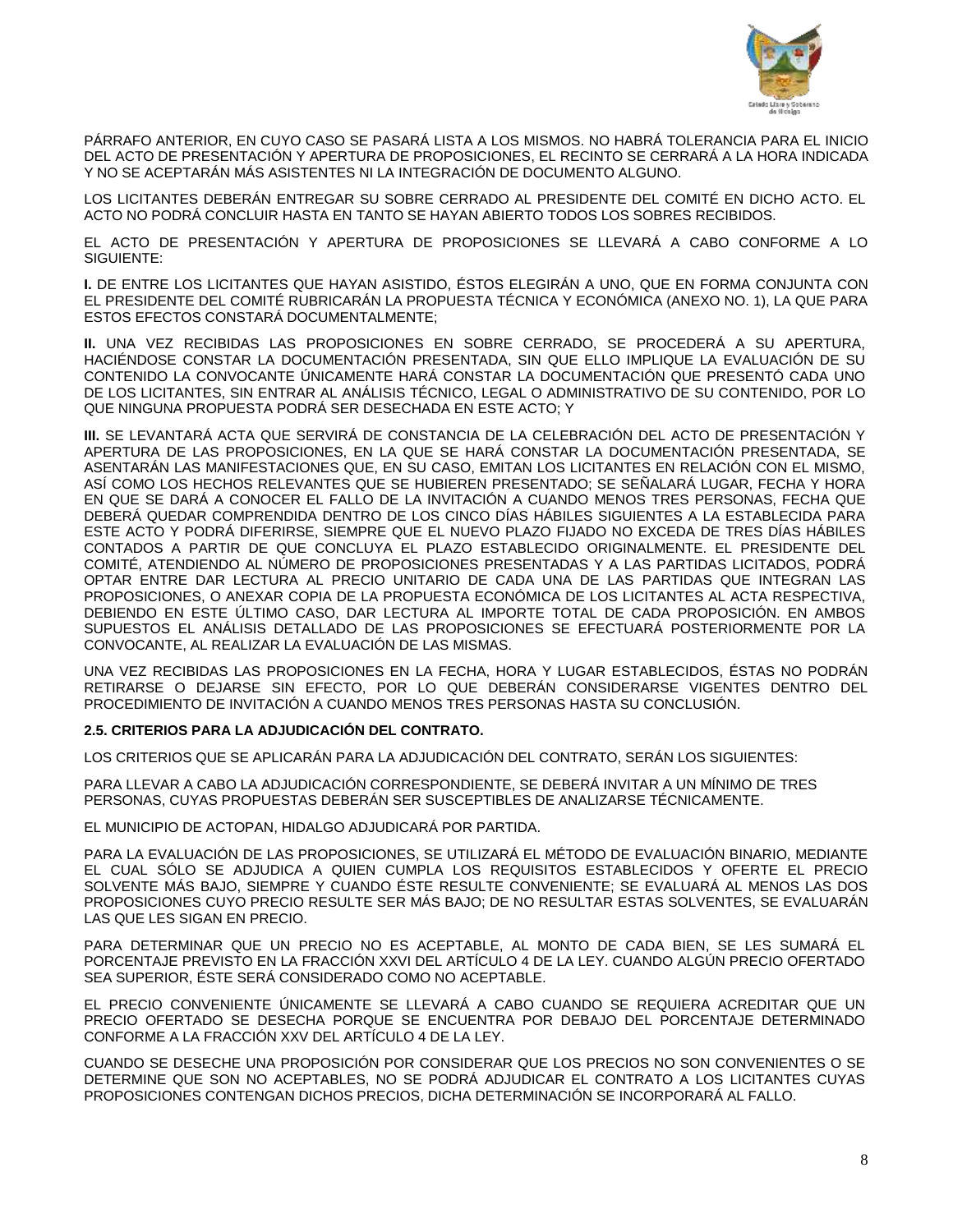

EN NINGÚN CASO EL CONVOCANTE O LOS LICITANTES PODRÁN SUPLIR O CORREGIR LAS DEFICIENCIAS DE LAS PROPOSICIONES PRESENTADAS

UNA VEZ HECHA LA EVALUACIÓN DE LAS PROPOSICIONES, EL CONTRATO SE ADJUDICARÁ AL LICITANTE CUYA OFERTA RESULTE SOLVENTE, PORQUE CUMPLE CON LOS REQUISITOS LEGALES, TÉCNICOS Y ECONÓMICOS ESTABLECIDOS EN ESTAS BASES DE INVITACIÓN A CUANDO MENOS TRES PERSONAS, Y POR TANTO GARANTIZA EL CUMPLIMIENTO DE LAS OBLIGACIONES RESPECTIVAS.

EN CASO DE EXISTIR IGUALDAD DE CONDICIONES, SE DARÁ PREFERENCIA A LAS PERSONAS QUE INTEGRAN EL SECTOR DE MICRO, PEQUEÑAS Y MEDIANAS EMPRESAS.

DE SUBSISTIR EL EMPATE ENTRE LAS PERSONAS DEL SECTOR SEÑALADO, LA ADJUDICACIÓN SE EFECTUARÁ A FAVOR DEL LICITANTE QUE RESULTE GANADOR DEL SORTEO MANUAL POR INSACULACIÓN, PARA LO CUAL SERÁ CONVOCADO UN REPRESENTANTE DEL ÓRGANO INTERNO DE CONTROL DEL CONVOCANTE.

## **2.6. DESCALIFICACIÓN DEL LICITANTE.**

SERÁ CAUSA DE DESCALIFICACIÓN:

A) EL INCUMPLIMIENTO DE CUALQUIERA DE LOS REQUISITOS ESTABLECIDOS EN ESTA INVITACIÓN A CUANDO MENOS TRES PERSONAS;

B) EL LICITANTE QUE POR SÍ MISMO O A TRAVÉS DE INTERPÓSITA PERSONA, ADOPTE CONDUCTAS PARA QUE LOS SERVIDORES PÚBLICOS DEL CONVOCANTE INDUZCAN O ALTEREN LAS EVALUACIONES DE LAS PROPOSICIONES, EL RESULTADO DEL PROCEDIMIENTO, U OTROS ASPECTOS QUE LE OTORGUEN CONDICIONES MÁS VENTAJOSAS CON RELACIÓN A LOS DEMÁS PARTICIPANTES; Y

C) SI SE COMPRUEBA QUE ALGÚN LICITANTE HA ACORDADO CON OTRO U OTROS ELEVAR EL COSTO DE LOS BIENES, O CUALQUIER OTRO ACUERDO QUE TENGA COMO FIN OBTENER UNA VENTAJA SOBRE LOS DEMÁS LICITANTES

LAS CONDICIONES QUE TENGAN COMO PROPÓSITO FACILITAR LA PRESENTACIÓN DE LAS PROPOSICIONES Y AGILIZAR LA CONDUCCIÓN DE LOS ACTOS DE LA INVITACIÓN A CUANDO MENOS TRES PERSONAS, ASÍ COMO CUALQUIER OTRO REQUISITO CUYO INCUMPLIMIENTO, POR SÍ MISMO, O DEFICIENCIA EN SU CONTENIDO NO AFECTE LA SOLVENCIA DE LAS PROPOSICIONES, NO SERÁN OBJETO DE EVALUACIÓN Y SE TENDRÁN POR NO ESTABLECIDAS. LA INOBSERVANCIA POR PARTE DE LOS LICITANTES RESPECTO A DICHAS CONDICIONES O REQUISITOS NO SERÁ MOTIVO PARA DESECHAR SUS PROPOSICIONES.

LOS REQUISITOS CUYO INCUMPLIMIENTO NO AFECTA LA SOLVENCIA DE LA PROPOSICIÓN SERÁN:

**I.** PROPONER UN PLAZO DE ENTREGA MENOR AL SOLICITADO, EN CUYO CASO, DE RESULTAR ADJUDICADO Y DE CONVENIR AL CONVOCANTE PUDIERA ACEPTARSE;

**II.** OMITIR ASPECTOS QUE PUEDAN SER CUBIERTOS CON INFORMACIÓN CONTENIDA EN LA PROPIA PROPUESTA TÉCNICA O ECONÓMICA;

**III.** UTILIZAR FORMATOS DISTINTOS A LOS ESTABLECIDOS, SIEMPRE QUE EN LOS MISMOS SE PROPORCIONE DE MANERA CLARA LA INFORMACIÓN REQUERIDA; Y

**IV.** CUALQUIER OTRO QUE NO TENGA POR OBJETO DETERMINAR LA SOLVENCIA DE LA PROPOSICIÓN PRESENTADA.

## **2.7. INVITACIÓN A CUANDO MENOS TRES PERSONAS O PARTIDAS DESIERTAS.**

LA INVITACIÓN A CUANDO MENOS TRES PERSONAS O PARTIDAS SERÁN DECLARADAS DESIERTAS CUANDO:

a) CUANDO LA TOTALIDAD DE LAS PROPOSICIONES PRESENTADAS NO REÚNAN LOS REQUISITOS SOLICITADOS; O

b) LOS PRECIOS DE TODOS LOS BIENES OFERTADOS NO RESULTEN ACEPTABLES O CONVENIENTES.

EN CASO DE QUE NO SE PRESENTEN EL MÍNIMO DE PROPOSICIONES MENCIONADAS EN EL PUNTO 2.5 DE ESTAS BASES, SE PODRÁ OPTAR POR LO SIGUIENTE:

A) DECLARAR DESIERTA LA INVITACIÓN;

B) EVALUAR LAS DOS PROPUESTAS PRESENTADAS SUSCEPTIBLES DE ANALIZARSE TÉCNICAMENTE; Y C) EN TODOS LOS CASOS CUANDO SE PRESENTE UNA SOLA PROPUESTA SE DECLARARÁ DESIERTA LA INVITACIÓN;

## **2.8. CANCELACIÓN DE LA INVITACIÓN A CUANDO MENOS TRES PERSONAS O PARTIDAS (CONCEPTOS)**

SE PODRÁ CANCELAR UNA INVITACIÓN A CUANDO MENOS TRES PERSONAS, PARTIDAS O CONCEPTOS INCLUIDOS EN ÉSTA, CUANDO SE PRESENTE CASO FORTUITO; FUERZA MAYOR; EXISTAN CIRCUNSTANCIAS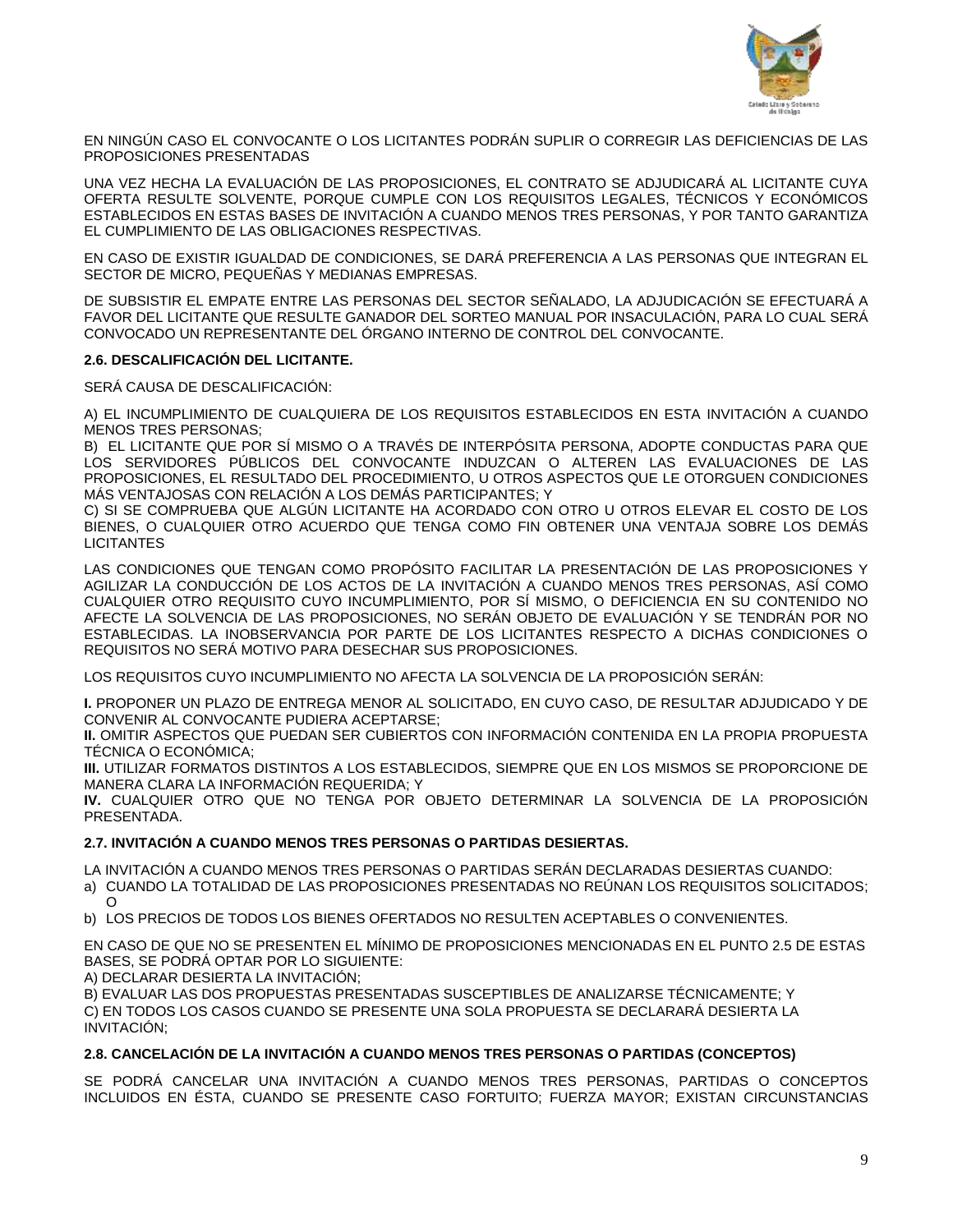

JUSTIFICADAS QUE EXTINGAN LA NECESIDAD PARA ADQUIRIR LOS BIENES, O QUE DE CONTINUARSE CON EL PROCEDIMIENTO SE PUDIERA OCASIONAR UN DAÑO O PERJUICIO A LA PROPIA CONVOCANTE. LA DETERMINACIÓN DE DAR POR CANCELADA LA INVITACIÓN A CUANDO MENOS TRES PERSONAS, PARTIDAS O CONCEPTOS, DEBERÁ PRECISAR EL ACONTECIMIENTO QUE MOTIVA LA DECISIÓN Y SERÁ SUSCRITA POR EL TITULAR DEL CONVOCANTE, LA CUAL SE HARÁ DEL CONOCIMIENTO DE LOS LICITANTES.

## **2.9. ACTO DE FALLO**

EL ACTO DE FALLO SE LLEVARÁ A CABO EL DÍA **07** DE **JUNIO** DEL AÑO EN CURSO A LAS **10:20** HORAS EN EL DOMICILIO QUE SE INDICA EN EL PUNTO 2.2 DE LA PRESENTE INVITACIÓN A CUANDO MENOS TRES PERSONAS.

SE DARÁ A CONOCER EL FALLO EN JUNTA PÚBLICA A LA QUE LIBREMENTE PODRÁN ASISTIR LOS LICITANTES QUE HUBIERAN PRESENTADO PROPOSICIÓN, ENTREGÁNDOSELES COPIA DEL MISMO Y LEVANTÁNDOSE EL ACTA RESPECTIVA. ASIMISMO, EL CONTENIDO DEL FALLO SE DIFUNDIRÁ A TRAVÉS DE LA PÁGINA DE INTERNET DE LA CONVOCANTE. A LOS LICITANTES QUE NO HAYAN ASISTIDO A LA JUNTA PÚBLICA, SE LES ENVIARÁ POR CORREO ELECTRÓNICO UN AVISO INFORMÁNDOLES QUE EL ACTA DEL FALLO SE ENCUENTRA A SU DISPOSICIÓN A TRAVÉS DE LOS MEDIOS ANTES MENCIONADOS.

CON LA NOTIFICACIÓN DEL FALLO POR EL QUE SE ADJUDICA EL CONTRATO, LAS OBLIGACIONES DERIVADAS DE ÉSTE SERÁN EXIGIBLES, SIN PERJUICIO DE LA OBLIGACIÓN DE LAS PARTES DE FIRMARLO EN LA FECHA Y TÉRMINOS SEÑALADOS.

CONTRA EL FALLO PROCEDERÁ LA INCONFORMIDAD EN TÉRMINOS DEL TÍTULO OCTAVO, CAPÍTULO PRIMERO DE LA LEY.

CUANDO SE ADVIERTA EN EL FALLO LA EXISTENCIA DE UN ERROR ARITMÉTICO, MECANOGRÁFICO O DE CUALQUIER OTRA NATURALEZA, QUE NO AFECTE EL RESULTADO DE LA EVALUACIÓN REALIZADA POR EL CONVOCANTE, DENTRO DE LOS CINCO DÍAS HÁBILES SIGUIENTES A SU NOTIFICACIÓN Y SIEMPRE QUE NO SE HAYA FIRMADO EL CONTRATO, EL COMITÉ PROCEDERÁ A SU CORRECCIÓN, ACLARANDO O RECTIFICANDO EL MISMO, MEDIANTE EL ACTA ADMINISTRATIVA CORRESPONDIENTE, EN LA QUE SE HARÁN CONSTAR LOS MOTIVOS QUE LO ORIGINARON Y LAS RAZONES QUE SUSTENTAN SU ENMIENDA, HECHO QUE SE NOTIFICARÁ A LOS LICITANTES QUE HUBIERAN PARTICIPADO EN EL PROCEDIMIENTO DE CONTRATACIÓN, REMITIENDO COPIA DE LA MISMA AL ÓRGANO INTERNO DE CONTROL DEL ÁREA RESPONSABLE DE LA CONTRATACIÓN DENTRO DE LOS CINCO DÍAS HÁBILES POSTERIORES A LA FECHA DE SU FIRMA.

SI EL ERROR COMETIDO EN EL FALLO NO FUERA SUSCEPTIBLE DE CORRECCIÓN CONFORME A LO DISPUESTO EN EL PÁRRAFO ANTERIOR, EL COMITÉ DARÁ VISTA DE INMEDIATO A LA CONTRALORÍA O AL ÓRGANO INTERNO DE CONTROL, A EFECTO DE QUE EMITA LAS DIRECTRICES PARA SU REPOSICIÓN.

LAS PROPOSICIONES DESECHADAS PODRÁN SER DEVUELTAS A LOS LICITANTES QUE LO SOLICITEN, UNA VEZ TRANSCURRIDOS SESENTA DÍAS NATURALES CONTADOS A PARTIR DE LA FECHA EN QUE SE DÉ A CONOCER EL FALLO RESPECTIVO, SALVO QUE EXISTA ALGUNA INCONFORMIDAD EN TRÁMITE, EN CUYO CASO LAS PROPOSICIONES DEBERÁN CONSERVARSE HASTA LA TOTAL CONCLUSIÓN DE LA INCONFORMIDAD E INSTANCIAS SUBSECUENTES; AGOTADOS DICHOS TÉRMINOS LA CONVOCANTE DEBERÁ PROCEDER A SU DESTRUCCIÓN EN TÉRMINOS DE LA LEY DE LA MATERIA.

### **3. FIRMA DEL CONTRATO**

LAS BASES DE LA INVITACIÓN A CUANDO MENOS TRES PERSONAS, EL CONTRATO Y SUS ANEXOS SON LOS INSTRUMENTOS QUE VINCULAN A LAS PARTES EN SUS DERECHOS Y OBLIGACIONES. LAS ESTIPULACIONES QUE SE ESTABLEZCAN EN EL CONTRATO NO DEBERÁN MODIFICAR LAS CONDICIONES PREVISTAS EN LAS BASES A LA INVITACIÓN A CUANDO MENOS TRES PERSONAS Y SUS JUNTAS DE ACLARACIONES; EN CASO DE DISCREPANCIA, PREVALECERÁ LO ESTIPULADO EN ÉSTAS.

CON LA NOTIFICACIÓN DEL FALLO SERÁN EXIGIBLES LOS DERECHOS Y OBLIGACIONES ESTABLECIDOS EN LAS BASES DE LA INVITACIÓN A CUANDO MENOS TRES PERSONAS Y OBLIGARÁN A LA PERSONA A QUIEN SE HAYA ADJUDICADO, A FIRMAR EL CONTRATO EN LA FECHA, HORA Y LUGAR PREVISTOS. ASIMISMO, CON LA NOTIFICACIÓN DEL FALLO SE REALIZARÁ LA REQUISICIÓN DE LOS BIENES.

LOS DERECHOS Y OBLIGACIONES QUE SE DERIVEN DE LOS CONTRATOS NO PODRÁN SER CEDIDOS POR EL PROVEEDOR A FAVOR DE CUALQUIER OTRA PERSONA FÍSICA O MORAL, CON EXCEPCIÓN DE LOS DERECHOS DE COBRO EN CUYO CASO DEBERÁ CONTAR CON EL CONSENTIMIENTO ESCRITO DEL CONVOCANTE.

PREVIO A LA FIRMA DEL CONTRATO, EL LICITANTE A QUIEN SE LE ADJUDIQUE EL MISMO DEBERÁ PRESENTAR PARA SU COTEJO, ORIGINAL O COPIA CERTIFICADA DE LOS SIGUIENTES DOCUMENTOS: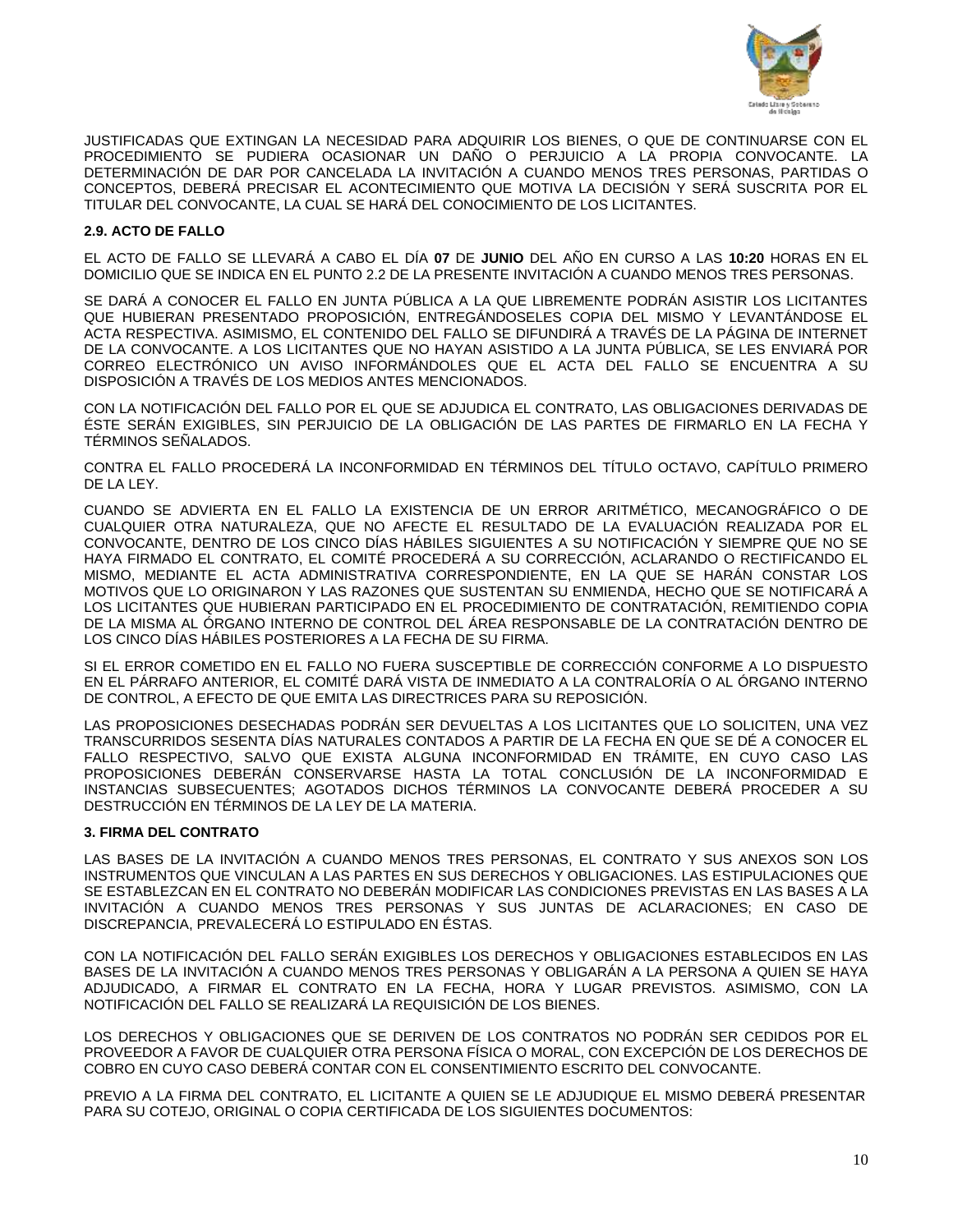

I. TRATÁNDOSE DE PERSONA MORAL, TESTIMONIO DE LA ESCRITURA PÚBLICA EN LA QUE CONSTE QUE FUE CONSTITUIDA CONFORME A LAS LEYES MEXICANAS Y QUE TIENE SU DOMICILIO EN EL TERRITORIO NACIONAL, DEBIDAMENTE INSCRITA EN EL INSTITUTO DE LA FUNCIÓN REGISTRAL;

II. TRATÁNDOSE DE PERSONA FÍSICA, COPIA CERTIFICADA DEL ACTA DE NACIMIENTO O, EN SU CASO, CARTA DE NATURALIZACIÓN RESPECTIVA, EXPEDIDA POR LA AUTORIDAD COMPETENTE, ASÍ COMO LA DOCUMENTACIÓN CON LA QUE ACREDITE TENER SU DOMICILIO LEGAL EN EL TERRITORIO NACIONAL Y COPIA DE IDENTIFICACIÓN OFICIAL;

III. REGISTRO EN EL PADRÓN DE PROVEEDORES CON LA CLASIFICACIÓN CORRESPONDIENTE AL OBJETO DE LA CONTRATACIÓN; Y

IV. COPIA DE LA CÉDULA DEL REGISTRO FEDERAL DE CONTRIBUYENTES.

## **3.1. GARANTÍAS**

LOS PROVEEDORES QUE PRESENTEN PROPOSICIONES O CELEBREN LOS CONTRATOS, DEBERÁN GARANTIZAR: **I.** LA SERIEDAD DE LA FORMALIZACIÓN DE LA PROPUESTA. EL PORCENTAJE DE ESTA GARANTÍA SERÁ DEL CINCO POR CIENTO DE LA PROPOSICIÓN DEL PROVEEDOR;

**II.** LOS ANTICIPOS QUE, EN SU CASO, RECIBAN. ESTAS GARANTÍAS DEBERÁN CONSTITUIRSE POR LA TOTALIDAD DEL MONTO DE LOS ANTICIPOS; Y

**III.** EL CUMPLIMIENTO DE LOS CONTRATOS. ESTA GARANTÍA SERÁ DEL DIEZ POR CIENTO DEL MONTO TOTAL DEL CONTRATO.

LA GARANTÍA DE SERIEDAD PREVISTA EN ESTE APARTADO SE PRESENTARÁ AL MOMENTO DE LLEVAR A CABO LA PRESENTACIÓN Y APERTURA DE PROPOSICIONES; LA DE ANTICIPO SE PRESENTARÁ PREVIAMENTE A LA ENTREGA DE ÉSTE, A MÁS TARDAR EN LA FECHA ESTABLECIDA EN EL CONTRATO Y LA DE CUMPLIMIENTO DEL CONTRATO DEBERÁ PRESENTARSE A MÁS TARDAR DENTRO DE LOS TRES DÍAS HÁBILES SIGUIENTES A LA FIRMA DEL MISMO, SALVO QUE LA ENTREGA DE LOS BIENES SE REALICE DENTRO DEL CITADO PLAZO.

EL PROVEEDOR SELECCIONADO SE OBLIGA A SUJETARSE A LOS TÉRMINOS, LINEAMIENTOS, PROCEDIMIENTOS Y REQUISITOS QUE ESTABLECE LA LEY DE ADQUISICIONES, ARRENDAMIENTOS Y SERVICIOS DEL SECTOR PÙBLICO DEL ESTADO DE HIDALGO, CRITERIOS, LINEAMIENTOS EMITIDOS POR LA SECRETARÍA DE CONTRALORÍA Y DEMÁS DISPOSICIONES QUE LE SEAN APLICABLES.

CUANDO SE MODIFIQUE EL MONTO, PLAZO O VIGENCIA DEL CONTRATO DEBERÁ AJUSTARSE LA GARANTÍA OTORGADA.

### **3.2. PENAS CONVENCIONALES.**

EN CASO DE INCUMPLIMIENTO EN LA ENTREGA DE LOS BIENES, EL PROVEEDOR DEBERÁ REINTEGRAR LOS ANTICIPOS QUE HAYA RECIBIDO MÁS LOS INTERESES CORRESPONDIENTES. LOS CARGOS SE CALCULARÁN SOBRE EL MONTO DEL ANTICIPO NO AMORTIZADO Y SE COMPUTARÁN POR DÍAS NATURALES, DESDE LA FECHA DE SU ENTREGA, HASTA LA FECHA EN QUE SE PONGAN EFECTIVAMENTE LAS CANTIDADES A DISPOSICIÓN DEL CONVOCANTE.

TRATÁNDOSE DE EXCESO EN LOS PAGOS QUE HAYA RECIBIDO EL PROVEEDOR, ÉSTE DEBERÁ REINTEGRAR LOS MISMOS, CONFORME A LO SEÑALADO EN EL PÁRRAFO ANTERIOR.

EN CASO DE RESCISIÓN DEL CONTRATO, EL PROVEEDOR DEBERÁ REINTEGRAR EL ANTICIPO Y, EN SU CASO, LOS PAGOS PROGRESIVOS QUE HAYA RECIBIDO MÁS LOS INTERESES PACTADOS EN EL CONTRATO. LOS INTERESES SE CALCULARÁN SOBRE EL MONTO DEL ANTICIPO NO AMORTIZADO, PAGOS PROGRESIVOS EFECTUADOS Y SE COMPUTARÁN POR DÍAS NATURALES DESDE LA FECHA DE SU ENTREGA HASTA LA FECHA EN QUE SE PONGAN EFECTIVAMENTE LAS CANTIDADES A DISPOSICIÓN DEL CONVOCANTE.

LA ENTREGA EXTEMPORÁNEA DE LOS BIENES SE PENALIZARÁ CON EL 3 (TRES) AL MILLAR POR CADA DÍA NATURAL DE DEMORA SOBRE EL IMPORTE DE LOS BIENES Y SERÁN DETERMINADAS EN RAZÓN DE LOS BIENES OPORTUNAMENTE A PARTIR DE LA FECHA LÍMITE SEÑALADA PARA LA ENTREGA.

LOS PROVEEDORES, ESTÁN OBLIGADOS A RESPONDER DE LOS DEFECTOS Y VICIOS OCULTOS DE LOS BIENES, ASÍ COMO DE CUALQUIER OTRA RESPONSABILIDAD EN QUE HUBIEREN INCURRIDO, EN LOS TÉRMINOS SEÑALADOS EN EL CONTRATO Y EL CÓDIGO CIVIL PARA EL ESTADO DE HIDALGO.

LOS PROVEEDORES CUBRIRÁN LAS CUOTAS COMPENSATORIAS QUE, CONFORME A LA LEY DE LA MATERIA, PUDIEREN ESTAR SUJETAS LAS IMPORTACIONES DE BIENES OBJETO DEL CONTRATO Y EN ESTOS CASOS, NO PROCEDERÁN INCREMENTOS A LOS PRECIOS PACTADOS, NI CUALQUIER OTRA MODIFICACIÓN AL CONTRATO.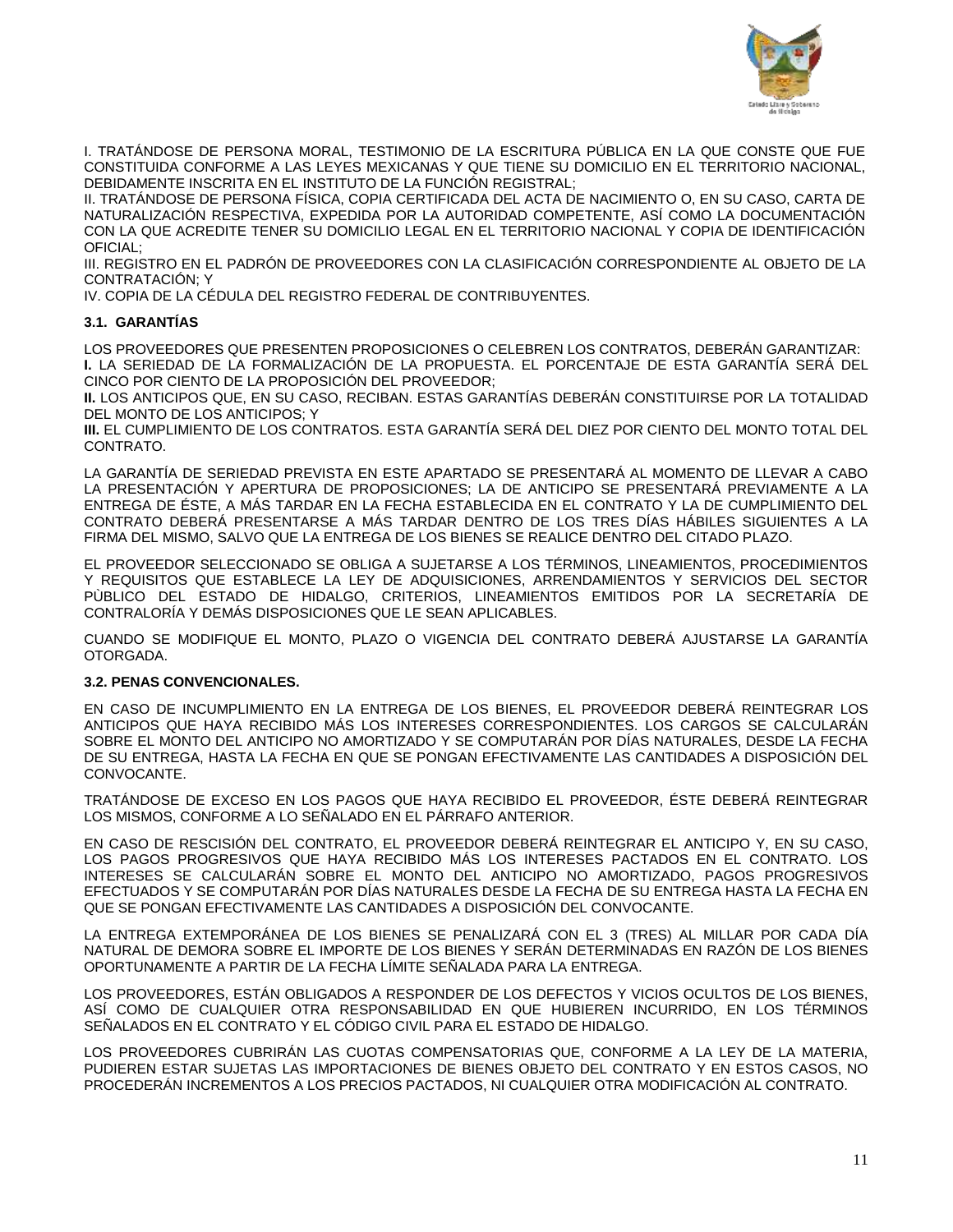

EL CONVOCANTE POR CONDUCTO DEL SERVIDOR PÚBLICO QUE SUSCRIBIÓ EL CONTRATO RESPECTIVO, RESCINDIRÁ ADMINISTRATIVAMENTE EL CONTRATO EN CASO DE INCUMPLIMIENTO DE LAS OBLIGACIONES A CARGO DEL PROVEEDOR. SI PREVIAMENTE A LA CONCLUSIÓN DEL PROCEDIMIENTO DE RESCISIÓN DEL CONTRATO, SE HICIERE ENTREGA DE LOS BIENES, EL PROCEDIMIENTO INICIADO QUEDARÁ SIN EFECTO, PREVIA ACEPTACIÓN Y VERIFICACIÓN DEL CONVOCANTE DE QUE CONTINÚA VIGENTE LA NECESIDAD DE LOS MISMOS, APLICANDO, EN SU CASO, LAS PENAS CONVENCIONALES POR EL RETRASO.

ESTOS PROCEDIMIENTOS ADMINISTRATIVOS, SERÁN SIN PERJUICIO DE LAS ACCIONES QUE JUDICIALMENTE SE HAGAN VALER ANTE LOS TRIBUNALES COMPETENTES.

## **4. INCONFORMIDADES**

LA INCONFORMIDAD DEBERÁ PRESENTARSE POR ESCRITO, DIRECTAMENTE EN LAS OFICINAS DEL ÓRGANO INTERNO DE CONTROL DEL MUNICIPIO DE ACTOPAN, HIDALGO UBICADAS EN: CALLE HIDALGO, N°8, COL. CENTRO, ACTOPAN, HIDALGO, O BIEN EN LA SECRETARÍA DE CONTRALORÍA UBICADAS EN CAMINO REAL DE LA PLATA, NUMERO 301, FRACCIONAMIENTO ZONA PLATEADA, C.P. 42084, PACHUCA DE SOTO, HGO. O A TRAVÉS DE LOS MEDIOS ELECTRÓNICOS QUE MEDIANTE DISPOSICIONES DE CARÁCTER ADMINISTRATIVO ESTABLEZCA LA CONTRALORÍA, DE ACUERDO A LO DISPUESTO EN EL ARTÍCULO 88 DE LA LEY.

**NOTA: MEDIANTE EL ACUERDO QUE CONTIENE EL PROTOCOLO DE ACTUACIÓN DE LOS SERVIDORES PÚBLICOS QUE INTERVIENEN EN CONTRATACIONES PÚBLICAS, OTORGAMIENTO Y PRORROGA DE LICENCIAS, PERMISOS, AUTORIZACIONES Y CONCESIONES PARA EL ESTADO DE HIDALGO, Y DE ACUERDO AL PROCEDIMIENTO QUE MARCA EL COMITÉ DE ADQUISICIONES, ARRENDAMIENTOS Y SERVICIOS DEL SECTOR PÚBLICO DE LA CONVOCANTE, SE HACE DEL CONOCIMIENTO A LOS CONCURSANTES, QUE A FIN DE PROMOVER LAS MEJORES PRÁCTICAS EN MATERIA DE COMBATE A LA CORRUPCIÓN Y PREVENCIÓN DE CONFLICTOS DE INTERÉS, ESTA Y TODAS LAS REUNIONES, VISITAS, Y ACTOS PÚBLICOS PARA CONTRATACIONES SUJETAS A LA LEY DE ADQUISICIONES, ARRENDAMIENTOS Y SERVICIOS DEL SECTOR PÚBLICO DEL ESTADO DE HIDALGO, DEBERÁN SER VIDEO GRABADAS EN LOS PROCEDIMIENTOS CORRESPONDIENTES A LA INVITACIÓN A CUANDO MENOS TRES PERSONAS EN SUS ETAPAS DE JUNTA DE ACLARACIONES, APERTURA Y PRESENTACIÓN DE PROPOSICIONES Y ACTO DE FALLO, ASÍ COMO EL MOMENTO DE LA FIRMA DEL CONTRATO, ENTREGA DE FIANZAS, Y ENTREGA DE LOS BIENES Y SERVICIOS.**

#### **COMITÉ DE ADQUISICIONES, ARRENDAMIENTOS Y SERVICIOS DEL SECTOR PÚBLICO DEL MUNICIPIO DE ACTOPAN, HIDALGO**

**PRESIDENTA**

**SECRETARIO TÉCNICO**

\_\_\_\_\_\_\_\_\_\_\_\_\_\_\_\_\_\_\_\_\_\_\_\_\_\_\_\_\_\_\_\_ M. en C. TATIANA TONANTZIN P. ANGELES MORENO PRESIDENTA MUNICIPAL CONSTITUCIONAL

\_\_\_\_\_\_\_\_\_\_\_\_\_\_\_\_\_\_\_\_\_\_\_\_\_\_\_\_\_\_\_\_ L.C. IRMA PÉREZ CASTRO TESORERA MUNICIPAL

**CON DERECHO A VOZ Y VOTO**

**VOCAL**

\_\_\_\_\_\_\_\_\_\_\_\_\_\_\_\_\_\_\_\_\_\_\_\_\_\_\_\_\_\_\_\_ LIC. YURYE LÓPEZ ISLAS TITULAR DE CONTRALORÍA INTERNA

**VOCAL**

**VOCAL**

\_\_\_\_\_\_\_\_\_\_\_\_\_\_\_\_\_\_\_\_\_\_\_\_\_\_\_\_\_\_\_\_ ING. FRANCISCO PEÑA VILLAVERDE DIRECTOR DE OBRAS PÚBLICAS

\_\_\_\_\_\_\_\_\_\_\_\_\_\_\_\_\_\_\_\_\_\_\_\_\_\_\_\_\_\_\_\_ C. LUIS FRANCISCO SÁNCHEZ SANTILLÁN SECRETARIO GENERAL MUNICIPAL

**VOCAL**

**CON DERECHO A VOZ**

**VOCAL**

\_\_\_\_\_\_\_\_\_\_\_\_\_\_\_\_\_\_\_\_\_\_\_\_\_\_\_\_\_\_\_\_ ARQ. ÁNGEL PÉREZ GARCÍA DIRECTOR DE PLANEACIÓN Y DESARROLLO URBANO

\_\_\_\_\_\_\_\_\_\_\_\_\_\_\_\_\_\_\_\_\_\_\_\_\_\_\_\_\_\_\_\_ LIC. GABRIEL DANIEL HERNÁNDEZ PÉREZ DIRECTOR JURÍDICO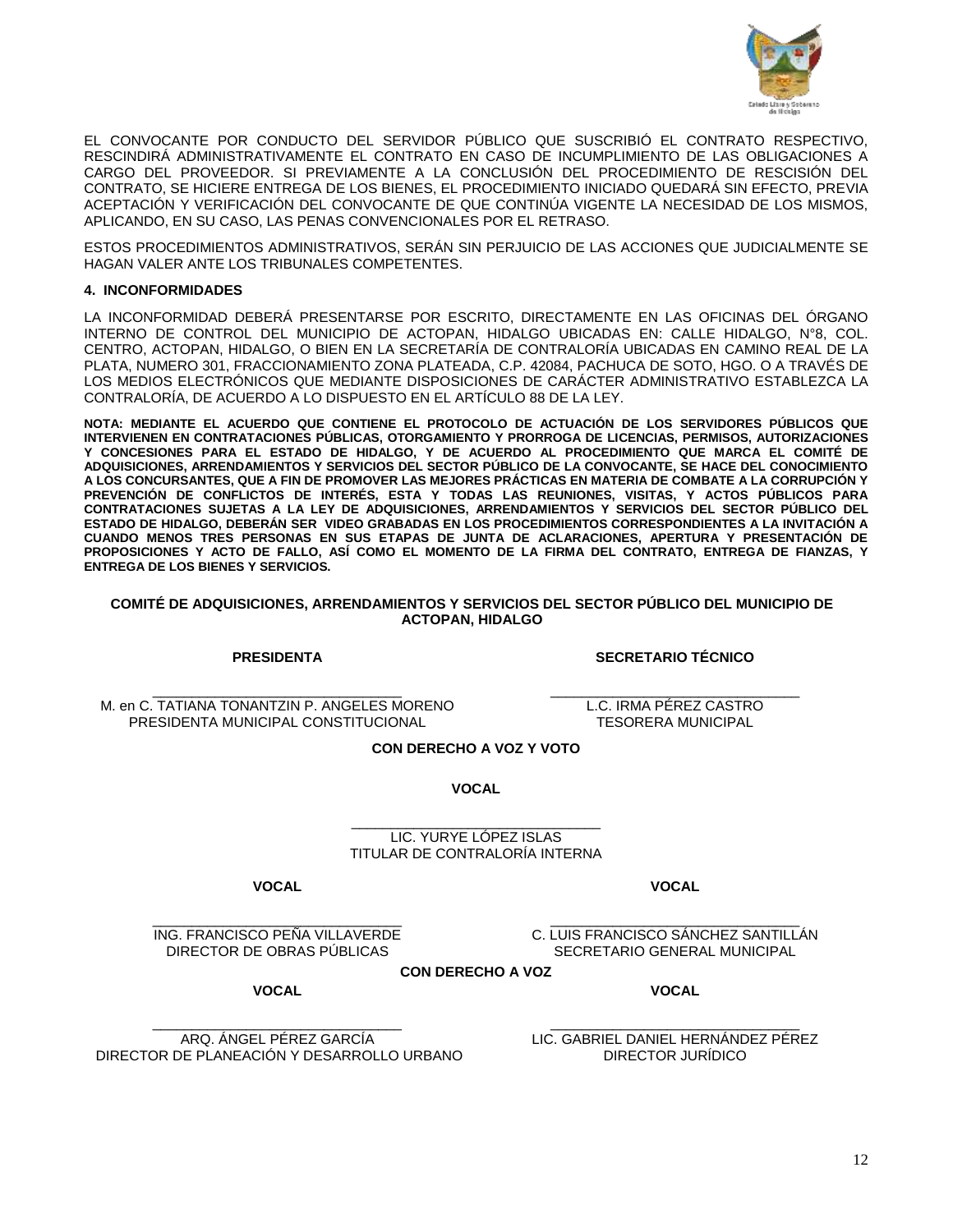## **ANEXO N° 1 PRESIDENCIA MUNICIPAL DE ACTOPAN, HIDALGO INVITACIÓN A CUANDO MENOS TRES PERSONAS Nº: IA3P-PMAH-RECFIS-066-2022**

**(FECHA)\_\_\_\_\_\_\_\_\_\_\_\_\_\_\_\_\_\_\_\_\_\_\_\_\_\_\_\_\_**

**TOTAL**

# **OTROS MATERIALES Y ARTÍCULOS DE CONSTRUCCIÓN Y REPARACIÓN (PINTURA PARA POSTES METÁLICOS EN LUMINARIAS Y EN POSTES DE CONCRETO EN CABECERA MUNICIPAL)**

| <b>PARTIDA</b> | <b>DESCRIPCIÓN</b>                                                  | <b>UNIDAD</b> | <b>CANTIDAD</b> | <b>PRECIO</b><br><b>UNITARIO</b> | <b>TOTAL</b> |
|----------------|---------------------------------------------------------------------|---------------|-----------------|----------------------------------|--------------|
| 1              | Cubeta de pintura esmalte secado rápido<br>color blanco 19 lts.     | pza.          | 15              |                                  |              |
| $\overline{c}$ | Cubeta de pintura esmalte secado rápido<br>color rojo cereza 19 lts | pza.          | 3               |                                  |              |
| 3              | Cubeta de thiner 19 lts.                                            | pza.          | 5               |                                  |              |
| 4              | Cubeta de pintura vinílica color blanco 19<br>lts.                  | pza.          | 25              |                                  |              |
| 5              | Cubeta de pintura vinílica color rojo cereza<br>$19$ lts            | pza.          | 5               |                                  |              |
| 6              | felpa 4" para rodillo                                               | pza.          | 25              |                                  |              |
| $\overline{7}$ | Maneral para rodillo                                                | pza.          | 13              |                                  |              |
| 8              | Brocha línea dorada de 4"                                           | pza.          | 10              |                                  |              |
| 9              | Bolsa de estopa 1/2 kg                                              | pza.          | 5               |                                  |              |
| 10             | Extensión de 4 mts. color amarillo                                  | pza.          | 2               |                                  |              |
|                |                                                                     |               |                 | <b>IMPORTE</b>                   |              |
|                |                                                                     |               |                 | <b>IVA</b>                       |              |

**NOTA: LOS LICITANTES PARTICIPANTES DEBERÁN RESPETAR LO SOLICITADO EN ESTE ANEXO E INDICAR EN SU OFERTA LOS SIGUIENTES DATOS.**

**CONDICIONES DE PAGO: \_\_\_\_\_\_\_\_\_\_\_\_\_\_\_\_\_\_\_** 

**VIGENCIA DE LA COTIZACIÓN: \_\_\_\_\_\_\_\_\_\_\_\_\_\_\_**

PLAZO Y CONDICIONES DE ENTREGA:

**GARANTÍA DE LOS BIENES: \_\_\_\_\_\_\_\_\_\_\_\_\_\_\_\_\_\_\_**

**LUGAR DE ENTREGA: \_\_\_\_\_\_\_\_\_\_\_\_\_\_\_\_\_\_\_\_\_**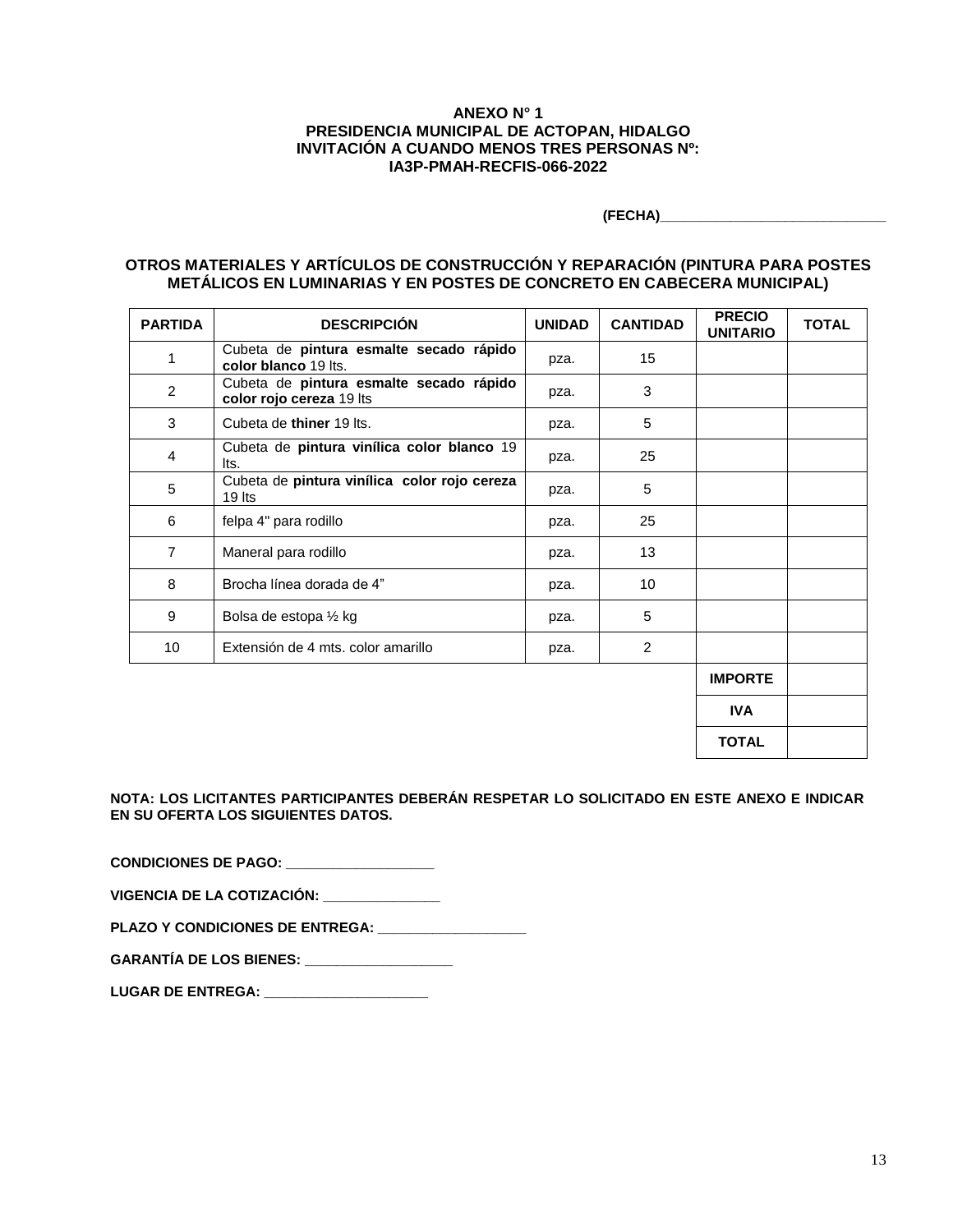# **ANEXO Nº 2**

# **REPRESENTACIÓN LEGAL**

# **(NOMBRE DE LA CONVOCANTE)**

# **INVITACIÓN A CUANDO MENOS TRES PERSONAS Nº \_\_\_\_\_\_\_**

(Nombre) , manifiesto bajo protesta de decir verdad, que los datos aquí asentados, son ciertos y han sido debidamente verificados, así como que cuento con facultades suficientes para suscribir la proposición en la presente invitación a cuando menos tres personas, a nombre y representación de: \_\_\_\_\_\_\_\_\_\_\_\_.

| Registro Federal de Contribuyentes:                                                                                   |                                  |  |  |  |  |  |  |
|-----------------------------------------------------------------------------------------------------------------------|----------------------------------|--|--|--|--|--|--|
| CURP:                                                                                                                 |                                  |  |  |  |  |  |  |
| Domicilio:                                                                                                            |                                  |  |  |  |  |  |  |
| Calle y Número:                                                                                                       |                                  |  |  |  |  |  |  |
| Colonia:                                                                                                              | Delegación o Municipio:          |  |  |  |  |  |  |
| Código Postal:                                                                                                        | <b>Entidad Federativa:</b>       |  |  |  |  |  |  |
| Teléfonos:                                                                                                            | Fax:                             |  |  |  |  |  |  |
| Correo Electrónico:                                                                                                   |                                  |  |  |  |  |  |  |
| No. de la Escritura Pública en la que consta su acta constitutiva:<br>Fecha:                                          |                                  |  |  |  |  |  |  |
| Nombre, Número y Lugar del Notario Público ante el cual se dio fe de la misma:                                        |                                  |  |  |  |  |  |  |
| Inscrita en el INSTITUTO DE LA FUNCIÓN REGISTRAL, bajo el n°. tomo -- libro --, sección ---, fecha -----------<br>en_ |                                  |  |  |  |  |  |  |
| Relación de Accionistas:                                                                                              |                                  |  |  |  |  |  |  |
| Apellido Paterno:                                                                                                     | Nombre(s):<br>Apellido Materno:  |  |  |  |  |  |  |
| Descripción del Objeto Social:                                                                                        |                                  |  |  |  |  |  |  |
| Reformas al Acta Constitutiva:                                                                                        |                                  |  |  |  |  |  |  |
| Nombre del Apoderado o Representante:                                                                                 |                                  |  |  |  |  |  |  |
| Datos del documento mediante el cual acredita su personalidad y facultades. -                                         |                                  |  |  |  |  |  |  |
| Escritura Pública Número:                                                                                             | Fecha:                           |  |  |  |  |  |  |
| Nombre, Número y Lugar del Notario Público ante el cual se otorgó:                                                    |                                  |  |  |  |  |  |  |
|                                                                                                                       | a ____ de __________ __ del 201_ |  |  |  |  |  |  |
| Protesto lo necesario.                                                                                                |                                  |  |  |  |  |  |  |

\_\_\_\_\_\_\_\_\_\_\_\_\_\_\_\_\_\_\_\_\_\_\_\_\_\_\_\_\_\_\_\_\_\_\_\_\_\_\_\_\_ **Nombre y Firma del Representante Legal**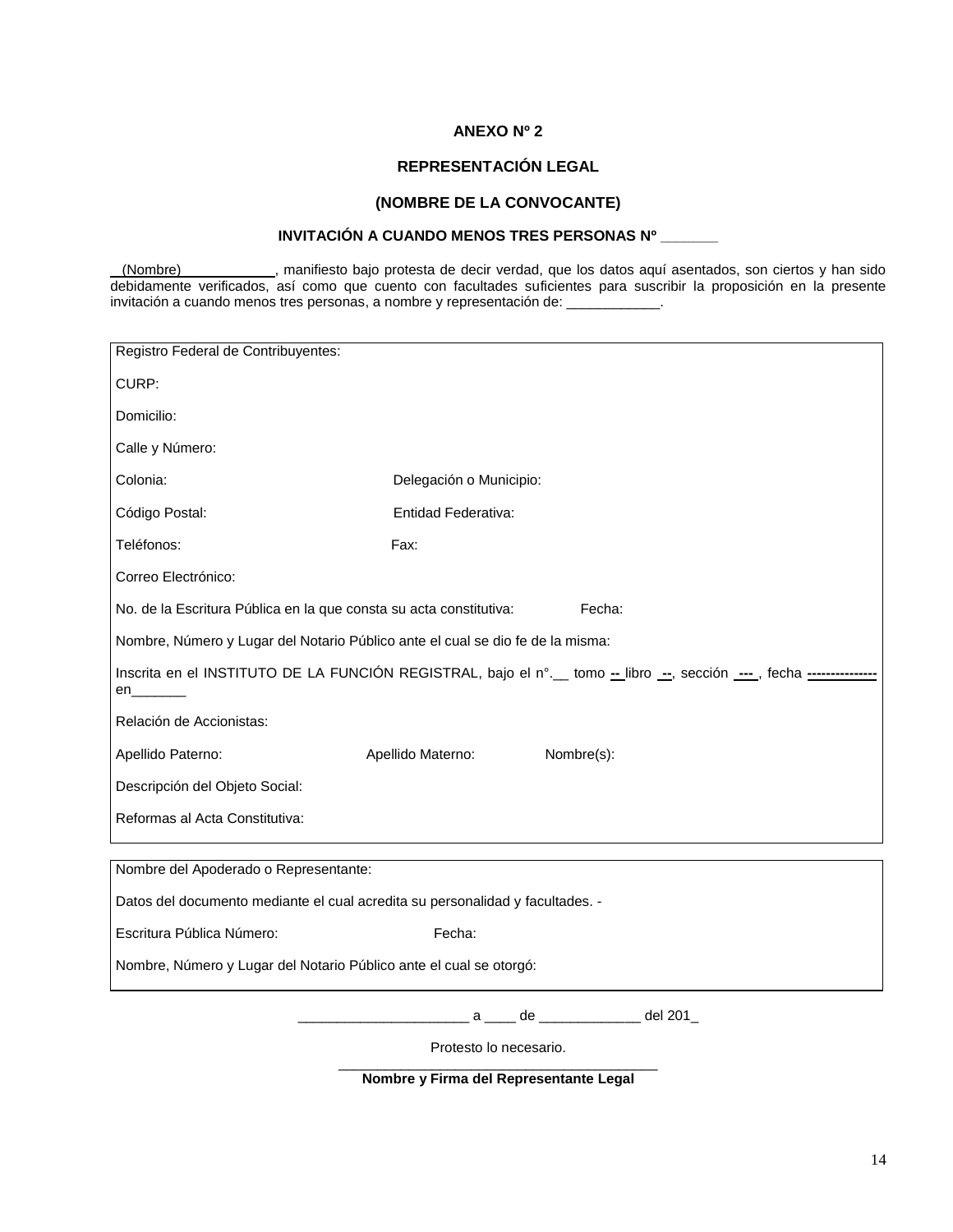# **ANEXO Nº 3**

# **DECLARACIÓN DE INTEGRIDAD**

# **(NOMBRE DE LA CONVOCANTE)**

# **INVITACIÓN A CUANDO MENOS TRES PERSONAS Nº \_\_\_\_\_\_\_**

**LUGAR Y FECHA**

**NOMBRE DE LA CONVOCANTE**

\_\_\_\_\_\_\_\_\_\_\_\_\_\_\_\_\_\_\_\_\_\_\_\_\_\_\_, EN MI CARÁCTER DE REPRESENTANTE LEGAL DE \_\_\_\_\_\_\_\_\_\_\_\_\_\_\_\_\_\_\_\_\_\_\_\_\_, POR MEDIO DEL PRESENTE Y BAJO PROTESTA DE DECIR VERDAD, MANIFIESTO QUE LA EMPRESA A LA CUAL REPRESENTO, POR SÍ MISMA O A TRAVÉS DE INTERPÓSITA PERSONA, SE ABSTENDRÁ DE ADOPTAR CONDUCTAS PARA QUE LOS SERVIDORES PÚBLICOS DEL CONVOCANTE, INDUZCAN O ALTEREN LAS EVALUACIONES DE LAS PROPOSICIONES, EL RESULTADO DEL PROCEDIMIENTO, U OTROS ASPECTOS QUE OTORGUEN CONDICIONES MÁS VENTAJOSAS CON RELACIÓN A LOS DEMÁS PARTICIPANTES.

SIN OTRO PARTICULAR, LE REITERO LA SEGURIDAD DE MI MÁS ALTA Y DISTINGUIDA CONSIDERACIÓN.

A T E N T A M E N T E

NOMBRE DEL LICITANTE.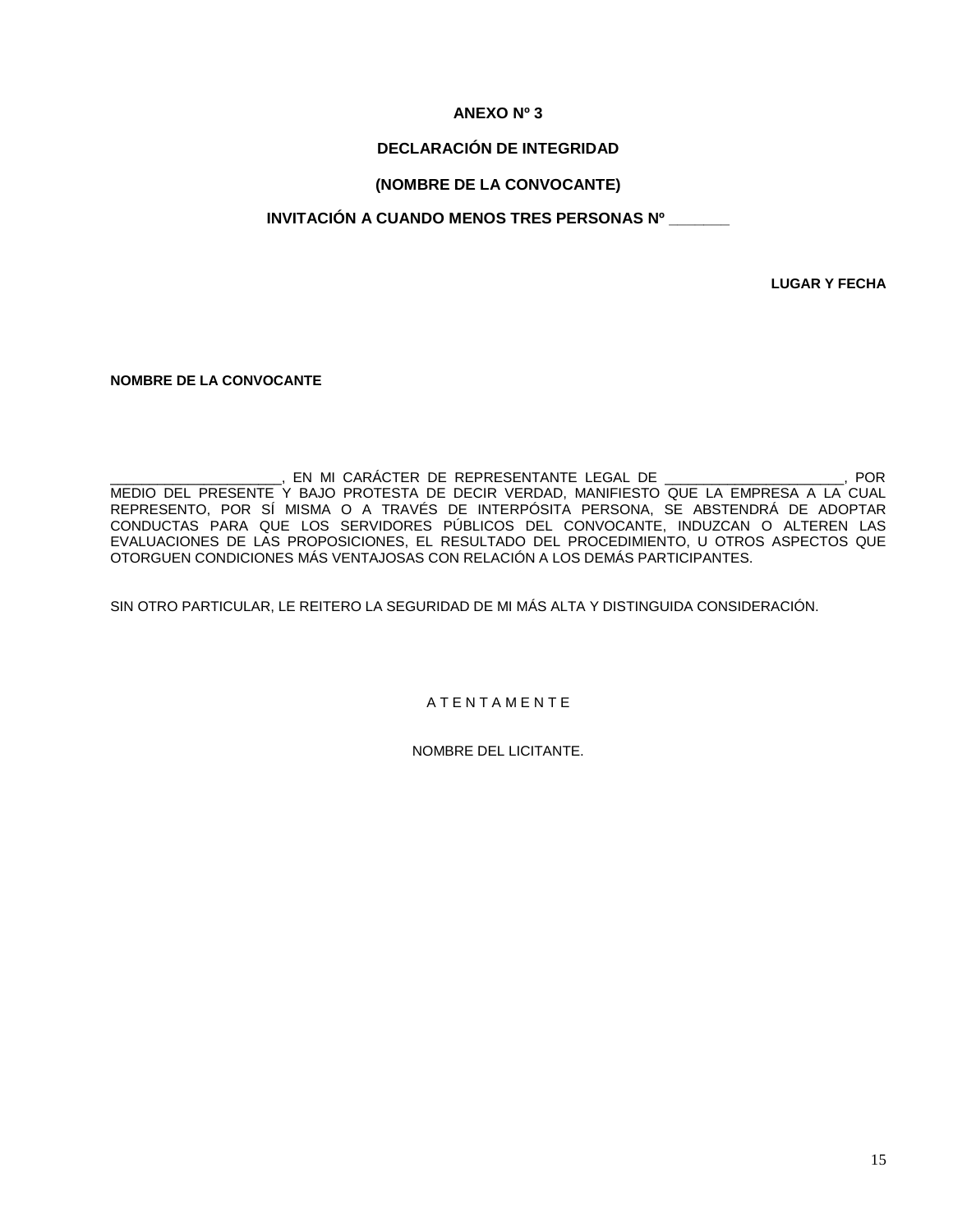# **ANEXO N° 4 INVITACIÓN A CUANDO MENOS TRES PERSONAS N°.\_\_\_\_\_\_\_\_\_**

**FORMATO QUE DEBERÁN PRESENTAR LOS LICITANTES QUE PARTICIPEN EN EL PROCEDIMIENTO DE CONTRATACION, EN CASO DE EXISTIR IGUALDAD DE CONDICIONES, SE DARÁ PREFERENCIA A LAS PERSONAS QUE INTEGREN EL SECTOR DE MICRO, PEQUEÑAS Y MEDIANAS EMPRESAS EN EL ESTADO.**

 $de$   $de$   $de$ 

#### **P r e s e n t e**

Me refiero al procedimiento de invitación a cuando menos tres personas No. \_\_\_\_\_\_\_\_\_\_\_\_\_\_\_\_\_\_\_\_\_\_\_\_\_\_\_\_\_ en el que mi representada, la empresa\_\_\_\_\_\_\_\_\_\_\_\_\_\_\_\_\_\_\_\_\_\_\_\_\_\_\_\_\_\_\_\_\_\_\_ participa a través de la proposición que se contiene en el presente sobre.

Sobre el particular, y en términos de lo previsto por la Ley de Adquisiciones, Arrendamientos y Servicios del Sector Público del Estado de Hidalgo, declaro bajo protesta de decir verdad, que mi representada pertenece al sector (6) cuenta con \_\_\_\_(7)\_\_\_\_ empleados de planta registrados ante el IMSS y con \_\_\_\_\_\_\_(8)\_\_\_\_\_\_\_\_ personas subcontratadas y que el monto de las ventas anuales de mi representada es de \_\_\_\_\_\_\_\_(9)\_\_\_\_\_\_\_\_ obtenido en el ejercicio fiscal correspondiente a la última declaración anual de impuestos federales. Considerando lo anterior, mi representada se encuentra en el rango de una empresa (10) atendiendo a lo siguiente:

| <b>Estratificación</b> |                                 |                                                |                                               |                           |  |  |  |
|------------------------|---------------------------------|------------------------------------------------|-----------------------------------------------|---------------------------|--|--|--|
| Tamaño<br>(10)         | <b>Sector</b><br>(6)            | Rango de número de<br>trabajadores $(7) + (8)$ | Rango de monto de ventas<br>anuales (mdp) (9) | Tope máximo<br>combinado* |  |  |  |
| Micro                  | Todas                           | Hasta 10                                       | Hasta \$4                                     | 4.6                       |  |  |  |
| Pequeña                | Comercio                        | 11<br>Desde<br>hasta 30                        | Desde \$4.01<br>hasta \$100                   | 93                        |  |  |  |
|                        | Industria y<br><b>Servicios</b> | 11<br>Desde<br>hasta 50                        | Desde \$4.01<br>hasta \$100                   | 95                        |  |  |  |
| Mediana                | Comercio                        | 31<br>Desde<br>hasta 100                       | Desde \$100.01<br>hasta \$250                 | 235                       |  |  |  |
|                        | Servicios                       | 51<br>Desde<br>hasta 100                       |                                               |                           |  |  |  |
|                        | Industria                       | 51<br>Desde<br>hasta 250                       | Desde \$100.01<br>hasta \$250                 | 250                       |  |  |  |

\*Tope Máximo Combinado= (Trabajadores) x 10% + (Ventas Anuales) x 90%)

(7) (8) El número de trabajadores será el que resulte de la sumatoria de los puntos (7) y (8) (10) El tamaño de la empresa se determina a partir del puntaje obtenido conforme a la siguiente fórmula: Puntaje de la empresa= (Número de trabajadores) x 10% + (Monto de Ventas Anuales) x 90% el cual debe ser igual o menor al Tope Máximo Combinado

Asimismo, manifiesto, bajo protesta de decir verdad, que el Registro Federal de Contribuyentes de mi representada es vienes y que el Registro Federal de Contribuyentes del (los) fabricante(s) de los bienes que integran mi oferta, es (son)

### **A T E N T A M E N T E**

\_\_\_\_\_\_\_\_\_\_\_\_\_\_\_\_\_\_\_\_\_\_\_\_\_\_\_\_\_\_\_\_\_\_\_\_\_\_\_\_\_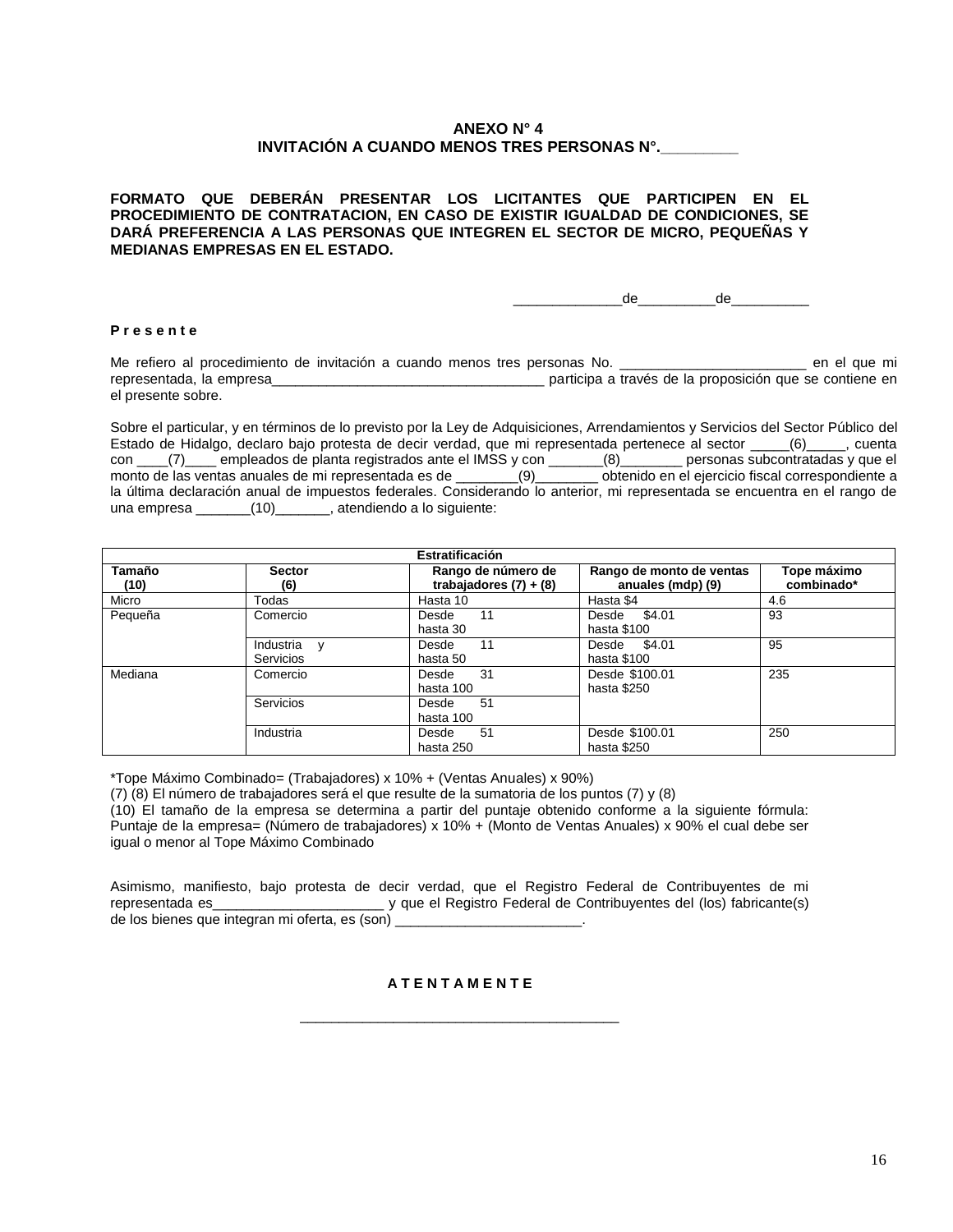## **ANEXO N° 5 MODELO DE CONTRATO LA CONVOCANTE SERÁ LA RESPONSABLE DEL LLENADO DE ACUERDO A SUS NECESIDADES INVITACIÓN A CUANDO MENOS TRES PERSONAS PÙBLICA N°.\_\_\_\_\_\_\_\_\_**

CONTRATO DE **COMPRA VENTA** QUE CELEBRAN, POR UNA PARTE, EL MUNICIPIO DE\_\_\_\_\_\_\_\_\_\_\_\_\_\_\_\_\_\_\_, REPRESENTADO EN ESTE ACTO POR EL \_\_\_\_\_\_\_\_\_\_\_\_\_\_\_\_\_\_\_\_\_\_\_\_\_\_\_\_\_\_\_\_\_\_\_\_**,** EN SU CARÁCTER DE PRESIDENTE MUNICIPAL, A QUIEN EN LO SUCESIVO SE LE DENOMINARÁ **"MUNICIPIO";** Y POR LA OTRA, **------------ -------------------------------------.** REPRESENTADA POR EL **---------------------------------------------** EN SU CARÁCTER DE **REPRESENTANTE LEGAL** A QUIEN EN LO SUCESIVO SE LE DENOMINARÁ "EL PROVEEDOR", AL TENOR DE LAS SIGUIENTES:

### **DECLARACIONES**

### **I.- DE "EL MUNICIPIO"**

- **A)** QUE DE CONFORMIDAD CON LOS ARTÍCULOS 23, 115 Y 116 DE LA CONSTITUCIÓN POLÍTICA DEL ESTADO DE HIDALGO, ES UNA INSTITUCIÓN CON PERSONALIDAD JURÍDICO- POLÍTICA Y TERRITORIO DETERMINADO, DOTADO DE FACULTADES PARA ATENDER LAS NECESIDADES DE SU NÚCLEO DE POBLACIÓN, PARA LO CUAL MANEJARÁ SU PATRIMONIO CONFORME A LAS LEYES EN LA MATERIA Y ELEGIRÁ DIRECTAMENTE A SUS AUTORIDADES.
- **B)** QUE DE CONFORMIDAD CON EL ARTÍCULO 9 DE LA LEY ORGÁNICA MUNICIPAL DEL ESTADO DE HIDALGO, EL AYUNTAMIENTO PODRÁ ADQUIRIR BIENES, EN CUALQUIERA DE LAS FORMAS PREVISTAS POR LA LEY DENTRO DE SU JURISDICCIÓN.
- **C)** QUE DE CONFORMIDAD CON LA LEY ORGÁNICA MUNICIPAL DEL ESTADO DE HIDALGO, EL PRESIDENTE MUNICIPAL, TENDRÁ FACULTADES PARA PROPONER, DE ACUERDO CON LAS NECESIDADES ADMINISTRATIVAS Y CON LA DISPONIBILIDAD DE RECURSOS FINANCIEROS, LAS DEPENDENCIAS QUE SEAN INDISPENSABLES PARA LA BUENA MARCHA DE LOS SERVICIOS PÚBLICOS. Y QUE CUENTA CON LA FACULTAD LEGAL PARA SUSCRIBIR EL PRESENTE INSTRUMENTO, DE CONFORMIDAD CON LA FRACCIÓN LIII DEL ARTÍCULO 52 DE LA LEY ANTES INDICADA.
- **D)** QUE EN SU ESTRUCTURA ORGÁNICA CUENTA CON LA HACIENDA MUNICIPAL, LA CUAL TIENE POR OBJETO OBTENER LOS RECURSOS FINANCIEROS NECESARIOS, PARA PROVEER A LOS GASTOS ORDINARIOS Y EXTRAORDINARIOS DEL MUNICIPIO.
- E) QUE DE ACUERDO CON EL PROGRAMA NORMAL DE ADQUISICIONES, ARRENDAMIENTOS Y PRESTACIÓN DE SERVICIOS, SE CONSIDERA PROCEDENTE EFECTUAR LA ADQUISICIÓN DE \_\_\_\_\_\_\_\_\_\_\_\_\_\_\_\_ PARA LA OBRA: \_\_\_\_\_\_\_\_\_\_\_\_\_\_\_\_\_\_\_\_\_\_\_ EN ESTE MUNICIPIO, CON CLAVE DE OBRA: \_\_\_\_\_\_\_\_\_\_\_\_\_\_\_\_. CON RECURSOS AUTORIZADOS MEDIANTE OFICIO DE VALIDACIÓN NO. BAJO LA MODALIDAD DE EJECUCIÓN DE ADMINISTRACIÓN DIRECTA.
- F) QUE CUENTA CON RECURSOS SUFICIENTES PARA CUBRIR EL IMPORTE DEL PRESENTE CONTRATO,<br>AUTORIZADOS POR\_\_\_\_\_\_\_\_\_\_\_\_\_\_\_\_\_\_\_MEDIANTE OFICIO No. \_\_\_\_\_\_\_\_\_\_\_\_\_DE FECHA\_\_\_\_\_\_\_\_\_\_\_. MEDIANTE OFICIO No. \_\_\_\_\_\_\_\_\_\_\_\_\_\_\_\_\_ DE FECHA\_
- G) QUE UNA VEZ CUMPLIDOS LOS REQUISITOS FIJADOS PARA EL EJERCICIO DE LOS RECURSOS A EFECTO DE LLEVAR ADELANTE EL CUMPLIMIENTO DEL PROGRAMA, SE PROCEDIÓ A LA ADJUDICACIÓN DEL CONTRATO<br>MEDIANTE EL PROCEDIMIENTO DE **ANGLICA EL PROCEDIMIENTO** MEDIANTE EL PROCEDIMIENTO DE FECHA SANCIONADO POR EL COMITÉ DE ADQUISICIONES, ARRENDAMIENTOS Y SERVICIOS DEL SECTOR PÚBLICO DEL MUNICIPIO DE \_\_\_\_\_\_\_\_\_\_\_\_\_\_\_, HIDALGO.
- H) QUE SEÑALA COMO DOMICILIO, \_\_\_\_\_\_\_\_\_\_\_\_\_\_\_\_\_\_\_, ESTADO DE HIDALGO. C.P. \_\_\_\_\_\_\_\_\_\_\_\_\_\_\_\_\_\_

# **II. DEL "PROVEEDOR"**

**A)** QUE ES UNA SOCIEDAD ANÓNIMA, (SI ES LA SOCIEDAD EN COMANDITA POR ACCIONES O SIMPLE, EN NOMBRE COLECTIVO ETC.)....... LEGALMENTE CONSTITUIDA DE CONFORMIDAD CON LAS LEYES MEXICANAS COMO LO DEMUESTRA CON EL ACTA CONSTITUTIVA N° **--------------**VOLUMEN **--------** LIBRO **-----** OTORGADA ANTE LA FE DEL **----------------------------------------------------------------** NOTARIO PÚBLICO N° **---------**EN EJERCICIO EN LA CIUDAD DE **\_\_\_\_\_\_\_\_\_\_, HGO.,** LA CUAL SE ENCUENTRA INSCRITA EN INSTITUTO DE LA FUNCIÓN REGISTRAL, BAJO EL N°.\_\_ TOMO **--** LIBRO **--**, SECCION **---** , FECHA **------------------------**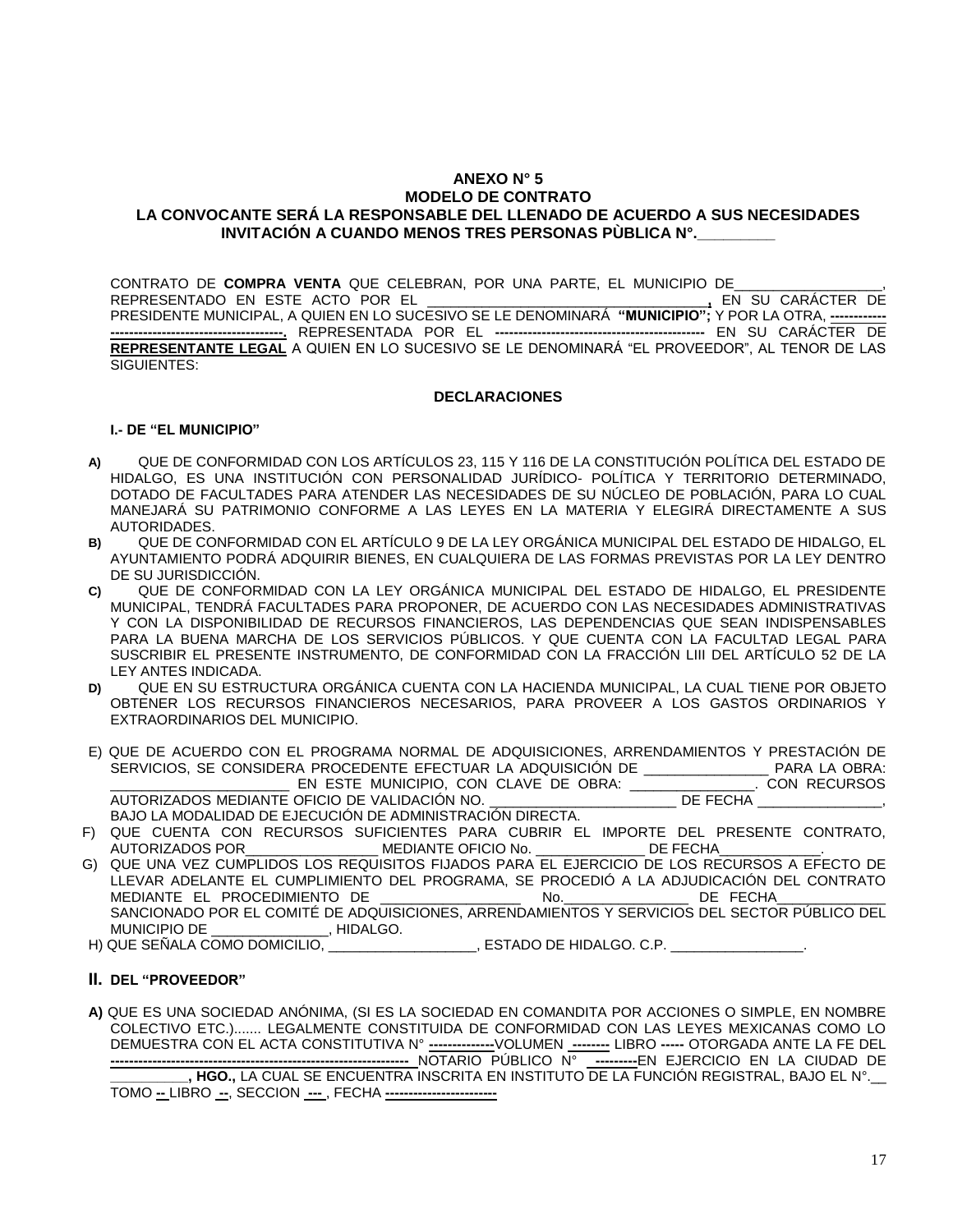- **B)** QUE EL **----------------------------------------** EN SU CARÁCTER DE **REPRESENTANTE LEGAL** TIENE FACULTADES PARA SUSCRIBIR EL PRESENTE INSTRUMENTO DE CONFORMIDAD CON EL PODER NOTARIAL N° **----------,** OTORGADO ANTE LA FE DEL **--------------------------------------------------** NOTARIO PÚBLICO N° **--------** DE LA CIUDAD DE **\_\_\_\_\_\_\_\_\_\_\_\_\_ HGO.**
- **C)** QUE TIENE CAPACIDAD PARA CONTRATAR Y OBLIGARSE PARA LA \_\_\_\_\_\_\_\_\_\_\_\_\_\_\_\_\_\_\_\_\_\_\_\_\_\_\_\_ QUE ESTE CONTRATO SE REFIERE Y DISPONE CON LOS ELEMENTOS Y ORGANIZACIÓN NECESARIA PARA EL SUMINISTRO DE LOS MISMOS.
- **D)** QUE CONOCE PLENAMENTE EL CONTENIDO DE LA LEY DE ADQUISICIONES, ARRENDAMIENTOS Y SERVICIOS DEL SECTOR PÚBLICO DEL ESTADO DE HIDALGO; LAS NORMAS Y DISPOSICIONES VIGENTES, RESPECTO DE LA COMPRA VENTA DE LOS BIENES REFERIDOS EN ESTE CONTRATO, COMO TAMBIÉN LAS DISPOSICIONES LEGALES TANTO DE CARÁCTER FEDERAL COMO ESTATAL APLICABLES A ESTA OPERACION.
- **E)** QUE SEÑALA COMO DOMICILIO LEGAL EL UBICADO EN **-------------------------------------------------------------------------------**
- **F)** QUE CUENTA CON EL REGISTRO EN EL PADRÓN DE PROVEEDORES Nº **-------------**

## **III. DE LAS PARTES**

A) QUE EN ATENCIÓN A LO EXPUESTO, ESTÁN CONFORMES CON SUJETAR SUS COMPROMISOS A LOS TÉRMINOS Y CONDICIONES SIGUIENTES:

# **CLÁUSULAS**

**PRIMERA.-** QUE SE RECONOCEN LA PERSONALIDAD CON LA QUE SE OSTENTAN Y QUE NO LES HA SIDO REVOCADA NI EN FORMA ALGUNA MODIFICADA LO QUE DECLARAN BAJO PROTESTA DE DECIR VERDAD.

**SEGUNDA.-** "EL MUNICIPIO" COMPRA EN EJERCICIO DEL RECURSO SEÑALADO EN LAS DECLARACIONES Y "EL PROVEEDOR" SE OBLIGA A ENTREGAR EN PERFECTAS CONDICIONES Y DE ACUERDO A LAS ESPECIFICACIONES CONVENIDAS EN LA INVITACIÓN A CUANDO MENOS TRES PERSONAS, ANEXOS Y OFERTAS DE LA INVITACION N° **---------------------------------** DE LOS BIENES CONSISTENTES EN:---------------------------

**TERCERA.-** "EL MUNICIPIO" CUBRIRÁ A "EL PROVEEDOR" LA CANTIDAD DE **---------------------------------------------------** INCLUYE EL I.V.A. POR CONCEPTO DE PAGO DE LOS\_\_\_\_\_\_\_\_ MATERIA DEL PRESENTE CONTRATO. LOS PRECIOS PERMANECERÁN FIJOS Y NO HABRÁ ESCALATORIA ALGUNA.

**CUARTA.-** LAS PARTES RECONOCEN EXPRESAMENTE QUE EN EL PRECIO APROBADO SE ENCUENTRA INCLUIDO EL COSTO DE LOS BIENES, FLETES DE TRASLADO HASTA EL LUGAR DE ENTREGA Y LAS MANIOBRAS DE CARGA Y DESCARGA.

**QUINTA.-** LOS BIENES QUE SON OBJETO DE ESTA CONTRATACIÓN, SE AJUSTAN ESTRICTAMENTE A LAS ESPECIFICACIONES GENERALES Y TÉCNICAS QUE HAN SIDO PRESENTADAS POR **"EL MUNICIPIO"** Y ACEPTADAS POR **"EL PROVEEDOR",** PARA LA ADJUDICACIÓN DE ESTE CONTRATO, MISMAS QUE SE DETALLAN EN EL PEDIDO OFICIAL **No. -------** QUE SE AGREGAN AL PRESENTE COMO PARTE INTEGRAL DEL MISMO.

**SEXTA.- "EL MUNICIPIO"** EFECTUARÁ EL PAGO DE LA COMPRA VENTA POR CONDUCTO DE LA TESORERÍA MUNICIPAL, DE LA SIGUIENTE FORMA:

EL PAGO SERÁ REALIZADO: **----------------------------------------------------------------------------------**

**SÉPTIMA.-** EL LUGAR DE ENTREGA DE LOS BIENES OBJETO DEL PRESENTE CONTRATO SERÁ EN: **---------------**

**OCTAVA.- "EL PROVEEDOR"** SE OBLIGA A REALIZAR LA ENTREGA DE \_\_\_\_\_\_\_\_\_\_\_\_\_\_\_CONFORME A LO CONVENIDO Y APROBADO POR LAS PARTES QUE FIRMAN ESTE INSTRUMENTO, ACORDANDO QUE EL PLAZO MÁXIMO PARA EFECTUAR LA ENTREGA DE LOS BIENES CONTRATADOS SERÁ **---------------------------------------------**

**NOVENA.-** "**EL PROVEEDOR"** EFECTUARÁ EL TRASLADO DE LOS BIENES OBJETO DE ESTA OPERACIÓN POR SU EXCLUSIVA CUENTA, BAJO SU RESPONSABILIDAD DEL DAÑO QUE PUEDA SUFRIR EL MISMO DURANTE EL TRASLADO.

**DÉCIMA.- "EL PROVEEDOR"** RESPONDERÁ DE LOS DEFECTOS DE MATERIALES Y MANO DE OBRA, COMPROMETIÉNDOSE A SUSTITUIRLOS POR OTROS QUE CUMPLAN CON LAS ESPECIFICACIONES DE SU OFERTA, GARANTIZANDO DICHA RESPONSABILIDAD MEDIANTE \_\_\_\_\_\_\_\_\_\_\_\_\_\_\_\_\_\_\_\_\_\_, POR UN 10% DEL IMPORTE TOTAL DEL CONTRATO, QUE TAMBIÉN RESPONDERA POR LA OPORTUNA ENTREGA DE LOS BIENES, CALIDAD Y ESPECIFICACIONES REQUERIDAS.